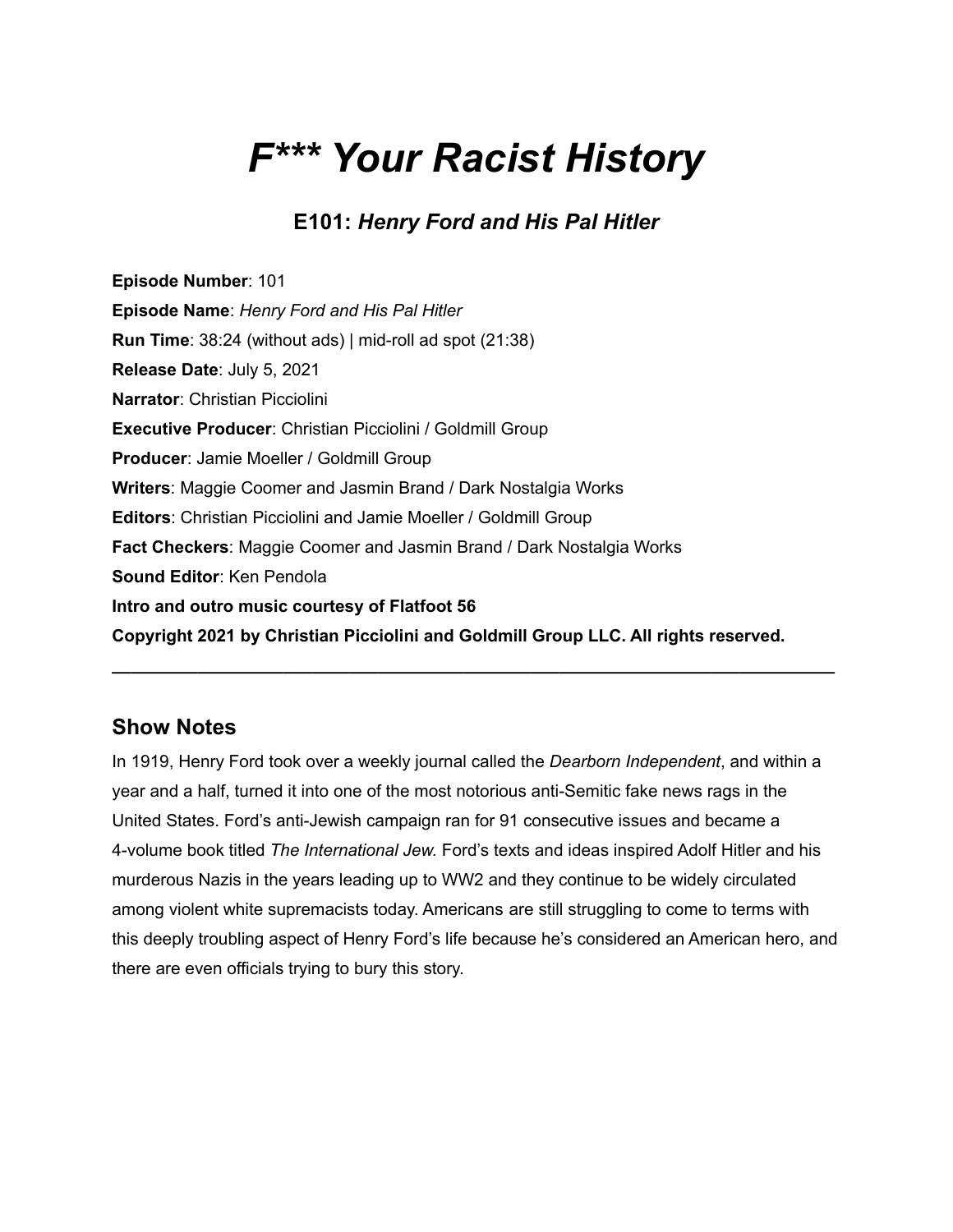#### **EPISODE SCRIPT**

This is episode 1 of *F\*\*\* Your Racist History*: *Henry Ford and His Pal Hitler.*

#### **Introduction**

#### *Fall 2018, Dearborn, Michigan, U.S.A.*

The Dearborn Historical Museum's quarterly publication, *The Dearborn Historian*, is about to drop its fall issue. The cover story, written by editor Bill McGraw, is an exposé on one of Dearborn's most famous figures, Henry Ford. In it, McGraw illuminates a dark piece of the automobile titan's history; the time when Ford bought a local news journal called *The Dearborn Independent*, and through a series of editorials called "The International Jew," exposed himself as one of America's most infamous and outspoken anti-Semites.

McGraw titles the story "Special Report: Henry Ford and the International Jew," but before he can ship the magazine to subscribers, Dearborn, Michigan Mayor John B. O'Reilly steps in and halts distribution, confiscates all printed copies, and presumably has them destroyed. Then, he fires Bill McGraw as editor of *The Dearborn Historian* in January 2019.

Let me say that again: in America, in 2019, an editor of a historical publication was fired for writing a factual article about American industrialist Henry Ford.

What was so wrong with this story that the Mayor of Dearborn fired McGraw and had the edition permanently pulled? It was a desperate move, which called more attention to the small publication than it probably would have received otherwise, even had the article come out. What did Mayor O'Reilly really want to keep hidden?

To understand, we have to go back to the 19-teens, back when nearly everyone in the United States considered Henry Ford its greatest national hero.

#### **Early Life**

A typical short bio of Henry Ford might sound something like this:

By the time the first world war was underway, Henry Ford was in his 50's and the king of the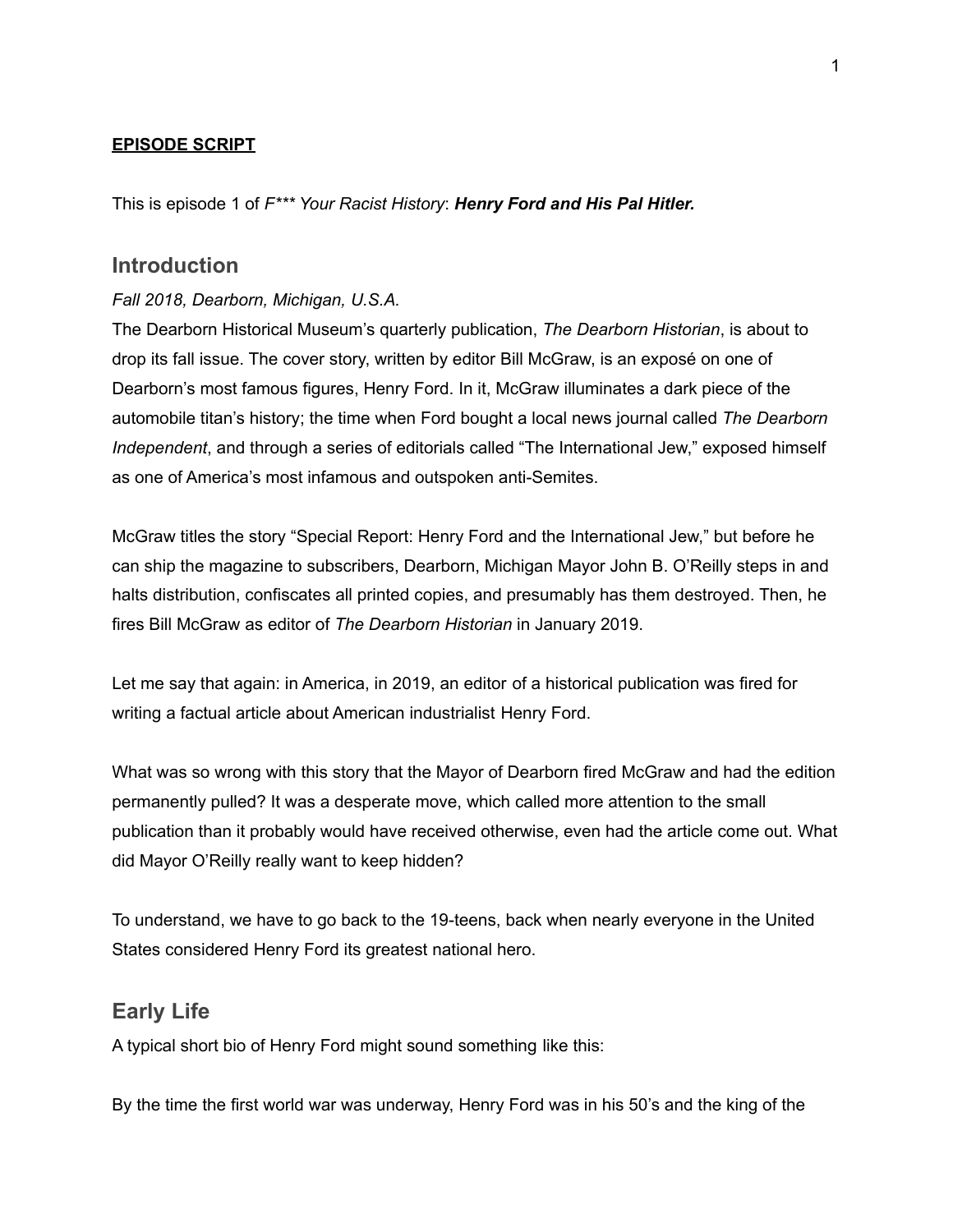automakers. An industrialist who began with relatively nothing and rose to become a business magnate. A man we've built statues to honor and museums to educate. Without a doubt, a traditional American success story.

Dare we say the American dream?

Born during the Civil War, Henry Ford was the first child in his family to survive infancy. His parents were rural farmers with a homestead in Dearborn, Michigan. After his parents gave him a watch for his thirteenth birthday, Ford took it apart to see how it worked and was able to reassemble it with relative ease. This was a defining moment for him; he discovered his love for mechanics.

Ford didn't learn his trade from books; he learned it through hard work and tinkering. He got his hands into the industry at an early age—at 17, he trudged 13 miles (on foot presumably) from Dearborn into Detroit to work an apprenticeship as a machinist on the dry docks.

In 1888, at 25, he married a Christian farm girl named Clara Bryant; they had one son, Edsel.

Throughout the 1890s, Ford worked as an engineer for Thomas Edison (who turned into a lifelong friend), for George Westinghouse as a steam engine mechanic, and he studied bookkeeping. He was truly a self-made man, an American Icon of the times, and all-around a midwestern success story. A "pull yourself up by your bootstraps" kind of guy. In essence, the lifeblood of a quickly-expanding Americana, and a living, breathing example of the results of hard work and ingenuity.

Ford followed his natural talent for mechanics and built a gasoline-powered engine in the 1890s. By the turn of the 20th century, he'd made several innovative automobile prototypes that sold modestly through a business he formed called the Henry Ford Company. When he realized his true ambition was to build an affordable vehicle for the common man rather than the luxury vehicles he was making exclusively for the wealthy, he left his namesake company (which eventually became Cadillac) and formed Ford Motor Company.

In 1908, Ford came out with the Model T, a more powerful and less expensive automobile than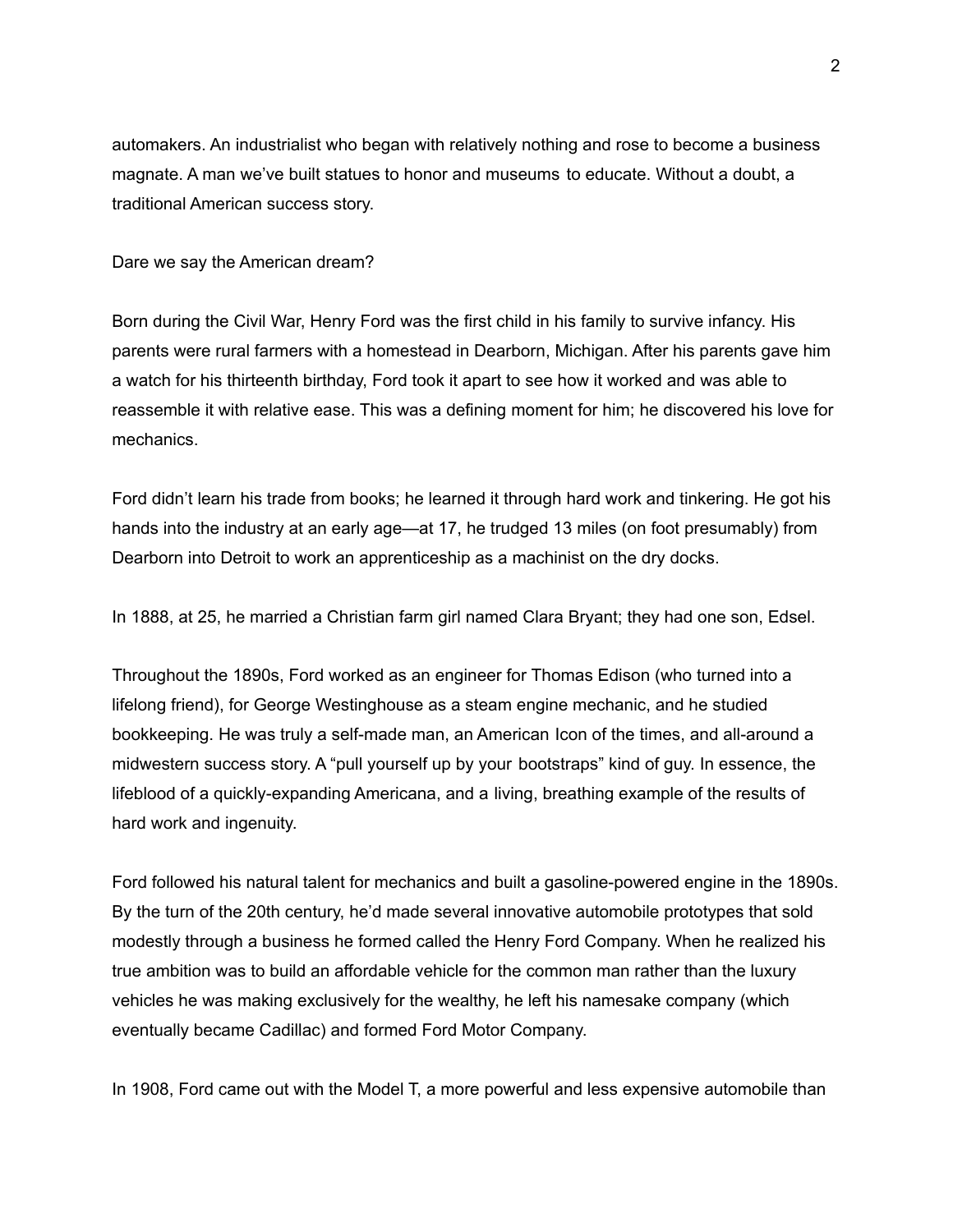the higher-end vehicles on the market, and effectively revolutionized the industry.

Before long, Ford Motor Company was at capacity for orders, and Ford had to figure out a faster, cheaper way to manufacture his Model T's. His solution was the assembly line, which again revolutionized American industry. By the mid-19-teens, the Model T was the most popular car in the country: a decade later, Ford Motor Company would build over 15 million of them.

By 1915, however, Ford also began to set his sights on other endeavors. In August of that year, he publicly declared himself a pacifist activist. The Daily Notes quoted him on August 23<sup>rd</sup>:

"I will do everything in my power to prevent murderous, wasteful war in America, and in the whole world."

Then in December, Ford chartered a Peace Ship to Norway called the Oscar II in an effort to help end World War I. Was he naive? Absolutely. This perception of his oblivious idealism deepened when the *Chicago Tribune* lashed out at him for his pacifist stance on American intervention in Mexico in 1916. He eventually abandoned the venture after constant bickering aboard the Peace Ship killed his morale. When it docked in Norway, Ford returned home, and the war continued.

#### **Rumble with the** *Chicago Tribune*

By the Summer of 1916, tensions between Mexico and the United States had reached a boiling point, leading to the Mexican Border War. Mexico was in the throes of its revolution. Bands of fighters led by Pancho Villa were venturing across the Mexican/American border, attacking American towns and pillaging for supplies, so President Wilson deployed troops to launch an offensive attack. The American Press largely supported the war with Mexico, a prospect that deeply offended pacifist Henry Ford.

A *Chicago Tribune* reporter at the time interviewed a Ford employee who said that if anyone who worked for Ford Motor Company joined the National Guard and went to the Mexican border to fight, Ford would not hold their positions for them, nor pay their salaries while they were away. In other words, Ford wouldn't support American servicemen in action, a stance which the *Tribune* denounced in a front-page editorial with the headline "Henry Ford is an Anarchist." They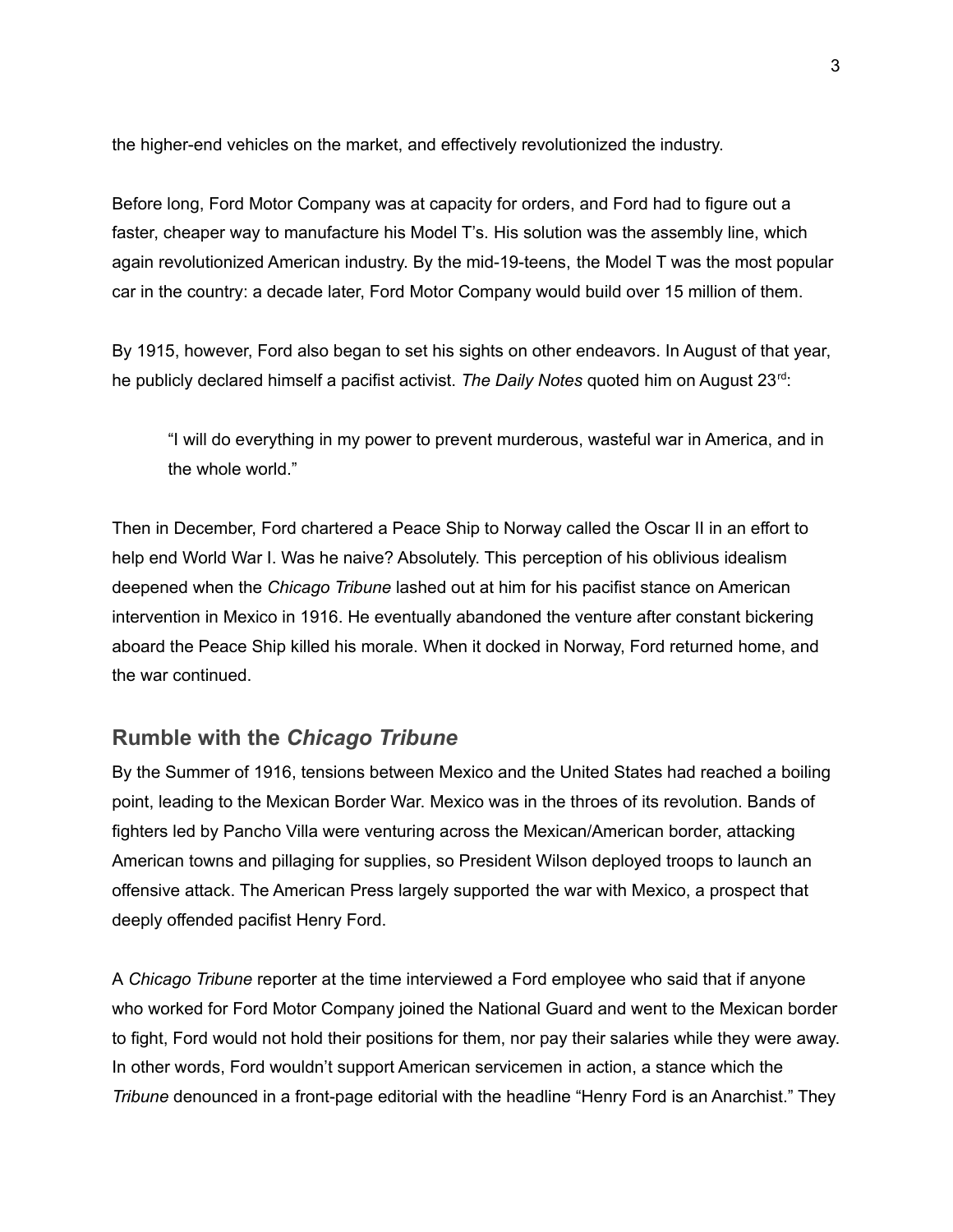dubbed Ford an ignorant idealist, an out-of-touch millionaire who had no appreciation for the people fighting for his right to make vast wealth.

Ford had a fragile ego and couldn't abide being labeled an anarchist—so, he sued the *Chicago Tribune* for 1 million dollars in damages for libel. The case went to court three years later, in March of 1919. The trial was a circus. When Ford took the stand, his testimony embarrassed him deeply. The *Tribune*'s lawyers quizzed him on American history, the result of which can be summed up with the following example re-published in the law publication *Litigation* in the Fall of 2005:

*Tribune*'s lawyer: Have there ever been any revolutions in this country? *Henry Ford*: There was, I understand. *Tribune*'s lawyer: When? *Henry Ford*: In 1812.

After repeated verbal traps, where Ford misplaced the American Revolution in 1812 and misidentified Benedict Arnold as a famous writer, *Tribune* lawyers also asked Ford to read something on the stand, which he repeatedly refused, leading to the suspicion that Ford was nearly illiterate.

The trial ended with a verdict in favor of Ford, essentially clearing his name in the libel suit, but the jury's award of just 6 cents infuriated him.

Feeling like the press repeatedly misrepresented his opinions and unfairly attacked him, Ford bought a small local journal called the *Dearborn Independent* in a revenge move.

And *this* is where the typical biography of Henry Ford begins to splinter into a racist nightmare.

## *The Dearborn Independent* **/ Dearborn Publishing Company**

When Ford bought the *Dearborn Independent*, it was a floundering publication; it needed reviving. So, he assembled his very own crack team of editors and writers.

As the publication's manager, Ford assigned Ernest Liebold, a trusted aide of his since 1911.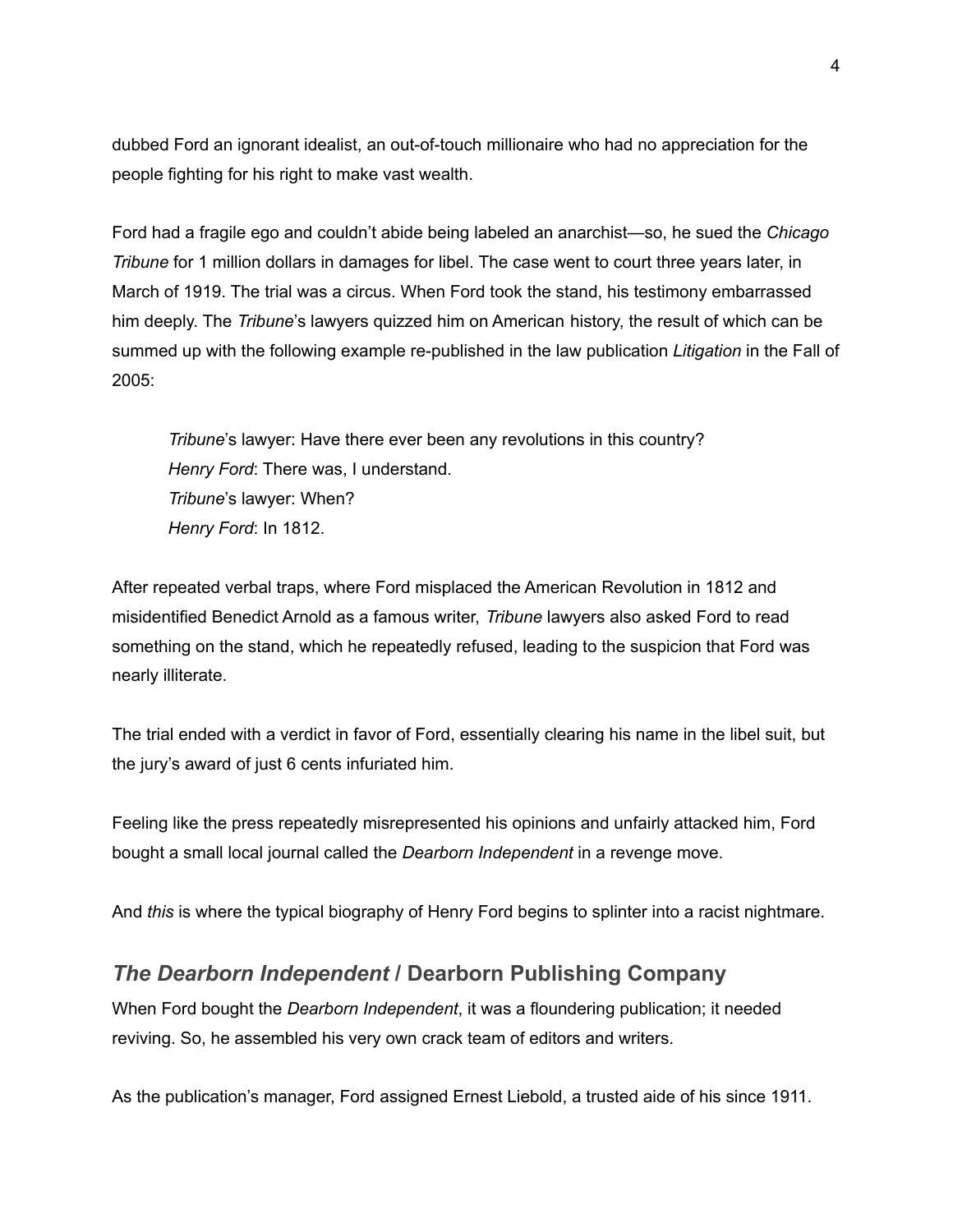Historians maintain that Liebold was a notorious anti-Semite.

Together, they hired several employees from the nearby *Detroit News*.

As editor, they hired Edwin Pipp, a liberal Catholic man, apparently known for muckraking, a term for the use of defamatory information to intentionally injure a person's reputation. This technique was (and still is) a favorite among politicians.

As head writer, Ford and Liebold hired William Cameron, a Canadian writer and columnist they believed had a credible reputation.

Ford's new paper's motto? "Chronicler of the Neglected Truth."

The team published the first issue of the *Dearborn Independent* bearing Ford's name in January 1919, and initial reception was disappointing. It apparently lacked the sensationalism of other publications of its day.

*The Detroit Times* called it "the best periodical ever turned out by a tractor plant."

For the first 16 months, the *Dearborn Independent* maintained itself as a progressive and pacifist publication, but that all changed in May of 1920.

During a staff meeting, *Dearborn Independent* writer Joseph O'Neill recommended they "find an evil to attack… Go after it and stay after it… Name names and tell actual facts. Let's have some sensationalism."

It turns out, Ford and Liebold both agreed on just the "evil" to attack: Jews.

Ford had blamed Jews for the start of WW1. He resented big banks, which he believed were Jewish tools of oppression over hard-working Americans, a common though unfounded anti-Semitic conspiracy theory. Liebold, his trusted advisor, was overjoyed at Ford's new anti-Jewish angle, and the paper quickly went to work on drafting a campaign to bring to light what they viewed as a global threat. William Cameron wielded the pen.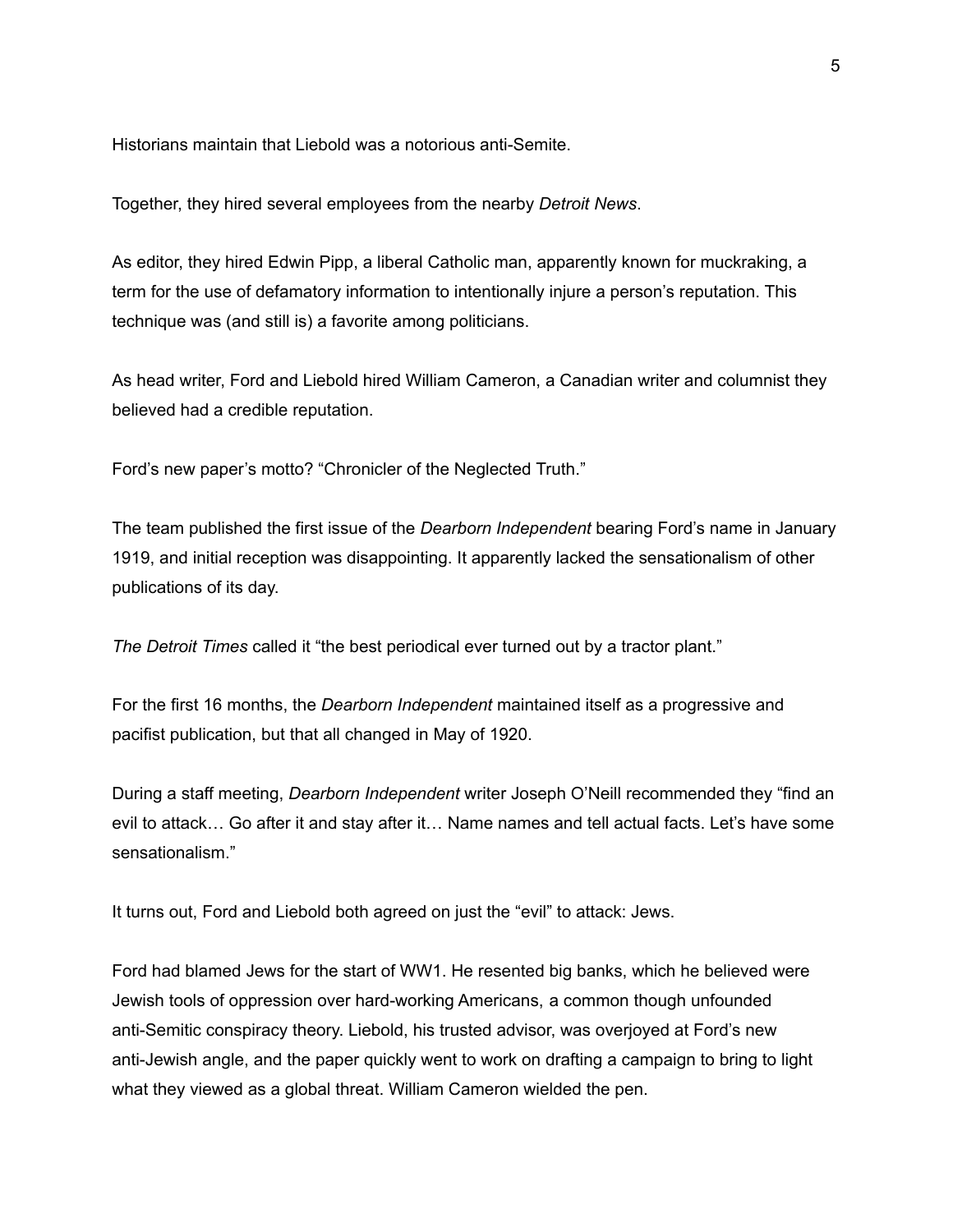The first issue, titled "The International Jew: The World's Problem," went to press on May 22nd, 1920. It was the first of *91* issues published in this vein. Ford even allegedly hired "agents" (aka goons) to lurk around Jewish neighborhoods and gather incriminating evidence supporting his made-up conspiracies.

Not everyone at the *Independent* was on board, however.

Editor Edwin Pipp quit before the issues went to press, refusing to be associated with an anti-Semitic rag. He established his own periodical called *Pipp's Weekly* and often published editorials criticizing Ford and the *Dearborn Independent.* This did nothing to halt Ford's anti-Semitic campaign.

Per Ford's *Independent* in June of 1920: "There is no other racial or national type which puts forth this kind of person. It is not merely that there are a few Jews among the international financial controllers—it is that these world controllers are exclusively Jews."

Ford's newspaper falsely blamed Jews for everything from spawning the Russian Revolution in 1917, working with the treacherous Benedict Arnold during the American Revolution, to fixing the 1919 World Series. According to Ford, even Jazz music was the result of negative Jewish influence over the white western world. Not on the list back then? Space lasers. You can see how far this garbage travels.

This international anti-Jewish conspiracy theory was not birthed, however, by Ford or his lackeys. It stemmed primarily from a notorious Russian anti-Semitic forgery from 1903 called *The Protocols of the Elders of Zion* that Ford's *Dearborn Independent* published on their pages as "factual" information. It was, in fact, fake news.

The racist text which Ford published expounded a false conspiracy that a small group of powerful Jewish men was responsible for every disaster (financial, natural, or otherwise) in the world. Jews were supposedly the puppet masters of the universe, controlling news and holding ultimate power. Historians believe it's likely that if Ford hadn't published an English translation of the *Protocols of the Elders of Zion* in his newspaper, this horrid trope might have died long ago.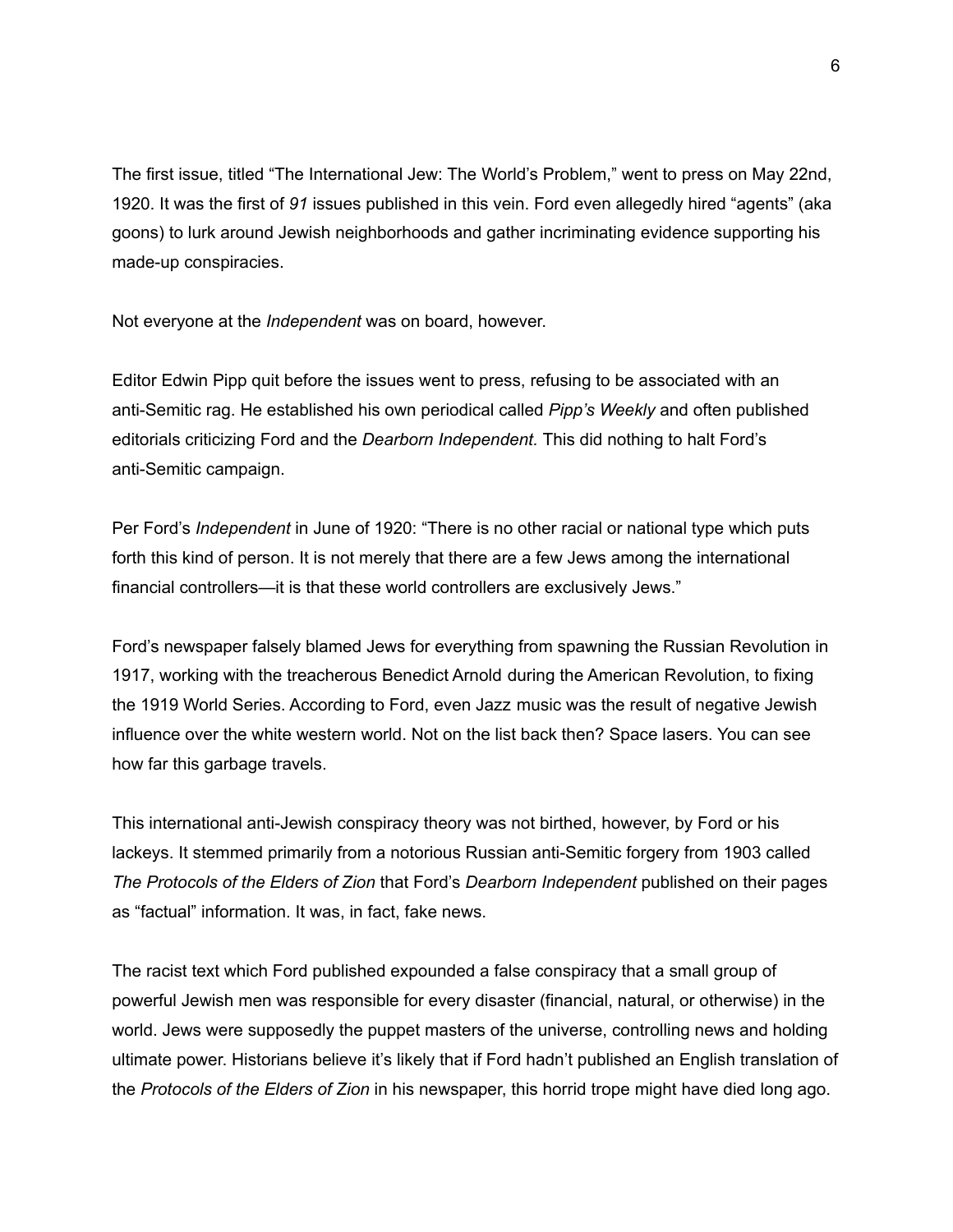Instead, he happily published the lie as news and breathed new life into it, helping spread it far and wide.

Ford funneled millions of dollars into his newspaper's distribution, putting it in front of as many eyeballs as he could. Because he was so famous and respected, Ford's anti-Semitic views began to spread and take hold with average Americans. He also forced Ford Motor dealerships to buy his newspapers and sell subscriptions. If you bought a Model T between 1920 to 1922, chances were that you would drive your new Ford automobile off the lot and find a hate-filled issue of the *Dearborn Independent* on the dashboard or in the glovebox. Ford also had the paper mailed to schools and libraries all over the United States.

The Ku Klux Klan enjoyed reprinting Ford's articles as well.

At its most popular, *The Dearborn Independent* reached weekly circulation numbers close to 900,000.

Ford and his associate Ernest Liebold then established the Dearborn Publishing Company and put the original articles together into a four-part book series titled *The International Jew*, released between 1920 and 1922. The volumes are sub-titled:

- "The World's Foremost Problem" (1920)
- "Jewish Activities in the United States" (1921)
- "Jewish Influence on American Life" (1921)
- "Aspects of Jewish Power in the United States" (1922)

They also deliberately avoided copywriting the books so other anti-Semites could be free to reproduce the work without infringement or permission in the future.

Despite its growing popularity, there was also a significant backlash against Ford's paper:

Per *Dearborn Historian* journalist Bill McGraw (who had his expose of Ford pulled), "As the *Independent* launched its anti-Semitic campaign and sent the paper, unsolicited, to libraries and schools across the nation, protests broke out. Some cities attempted to ban the paper, but such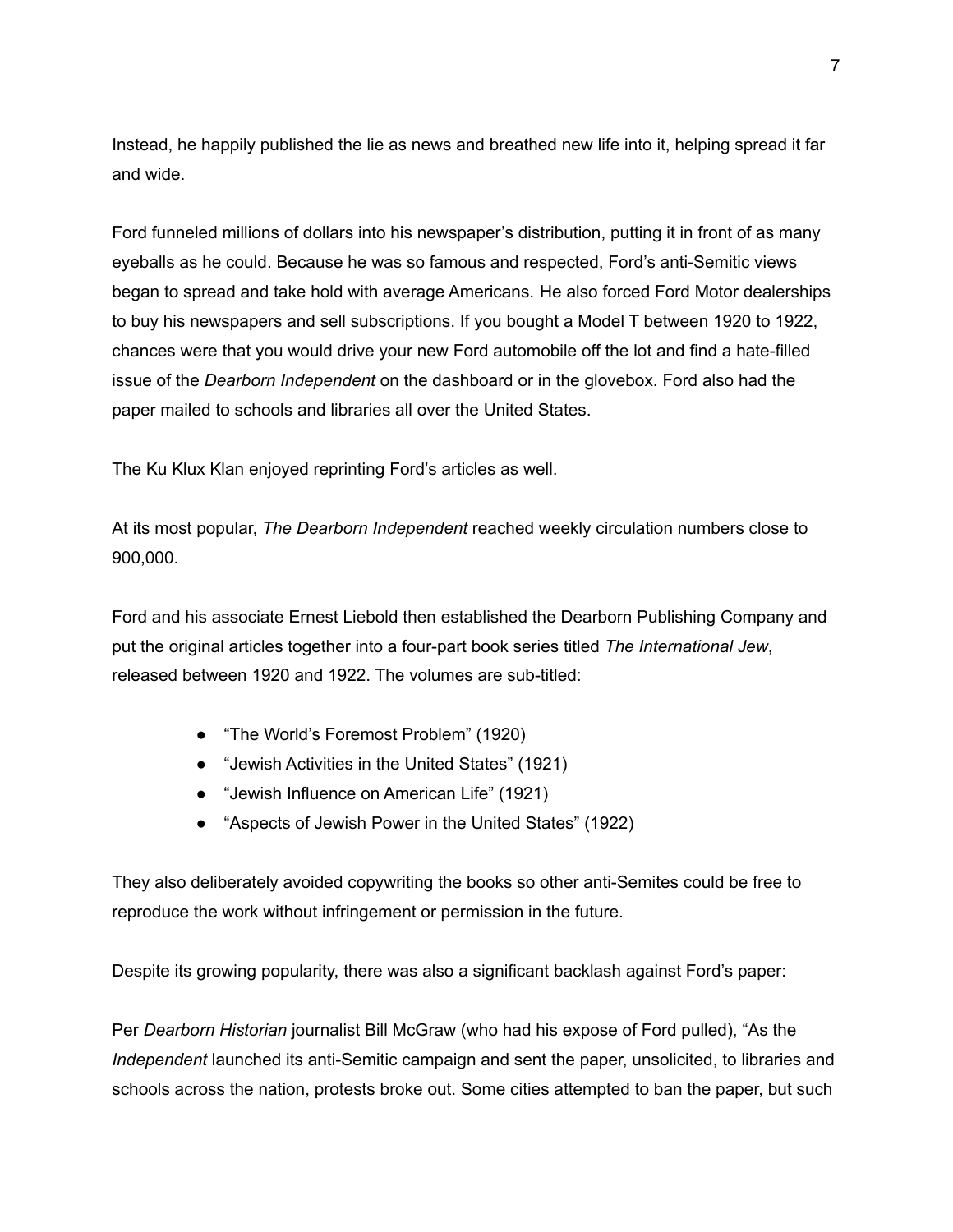moves raised First Amendment issues. Jews organized Ford Motor boycotts. Former President William Howard Taft, a future U.S. Supreme Court chief justice (and the only person to ever hold both positions), slammed Ford in a speech. Later, he joined outgoing President Woodrow Wilson in signing a petition that denounced the *Independent*." Wilson was another notorious bigot who called Blacks "an ignorant and inferior race," but that's for another episode.

Nevertheless, Ford carried on with his racist attack on Jews.

What *is* mildly surprising about Ford's actions, however, is that he had Jewish friends (I'm putting air quotes up around "friends"). One example is Rabbi Leo Franklin, a former neighbor of Ford's. Ford sent Rabbi Franklin a new Model T every year. In 1920, the rabbi stopped accepting the gift, and Ford was allegedly baffled by this rebuff. After all, the *Dearborn Independent* had consistently maintained that "good Jews" had nothing to worry about. *Hmm*.

The *Independent's* anti-Jewish attacks also spawned numerous lawsuits. The first was in 1921 by a playwright named Morris Gest, who sued for 5 million dollars after Ford's paper had implied that Gest (who is Jewish) wrote "lewd" plays.

The second was Herman Bernstein, a journalist (who also happens to be Jewish) who had traveled with Ford aboard the Oscar II Peace Ship back in 1915. Ford alleged that Bernstein had confirmed to him details behind the global Jewish conspiracy. Bernstein wasn't having it.

Nevertheless, neither of those lawsuits came to fruition. But, suddenly in 1922, the *Independent* paused its anti-Jewish hate campaign.

No one knows for sure why this happened, but high-profile figures at the time were likely gearing up to take on Ford and the *Independent*. Fearing bad publicity, Ford toned down his anti-Semitism, but this interlude was only temporary.

#### **Ford and His Pal Hitler**

By 1924, Henry Ford's four-volume book series *The International Jew* had sold over 200,000 copies, been translated into 13 languages, and was being distributed on three continents. The book even got the attention of the most infamous anti-Semite in history: Adolf Hitler.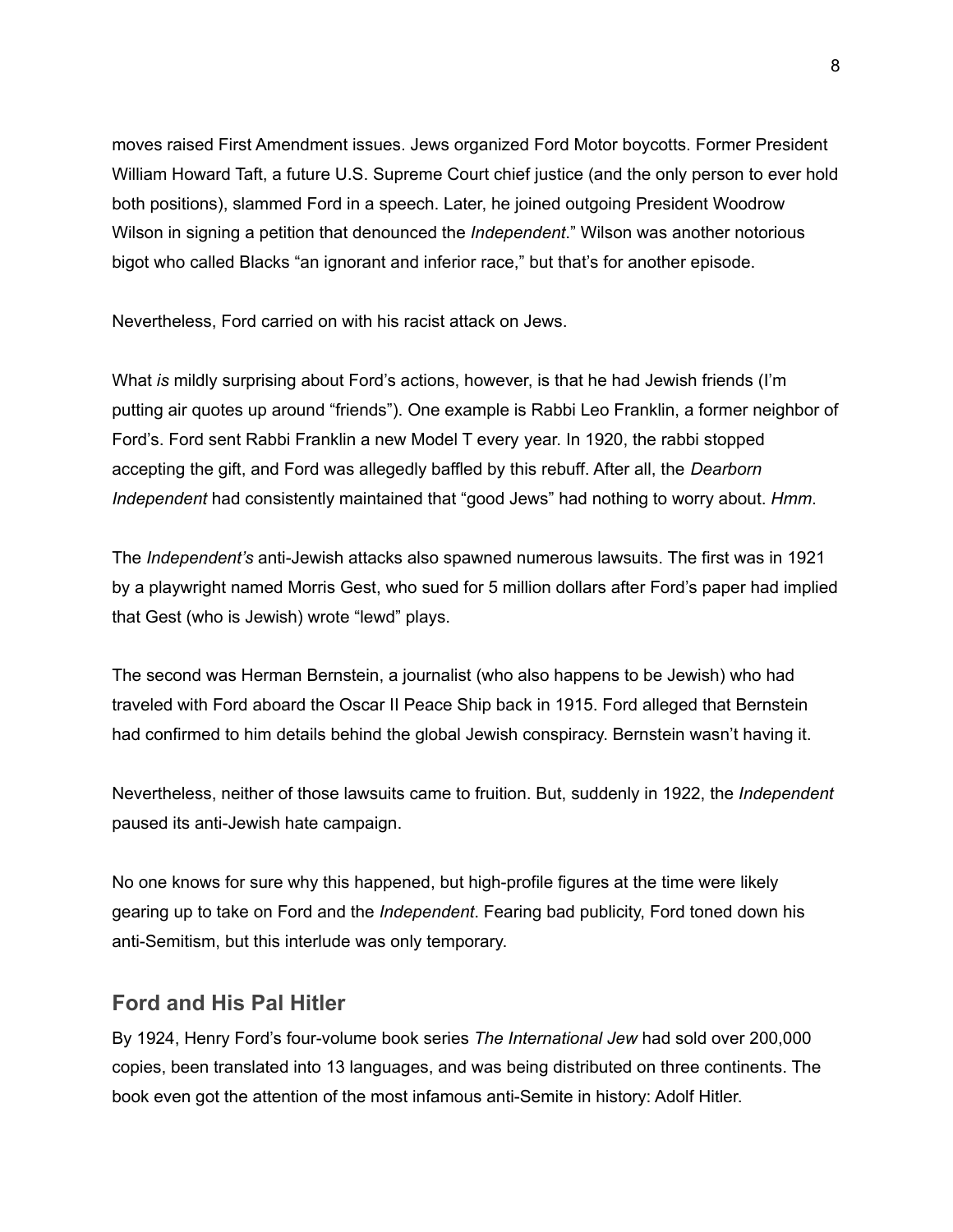At that point, Hitler was 35 years old and only just embarking on his political career. He was still nine years away from becoming chancellor of Germany and leader of the murderous Third Reich.

The young, aspiring politician Hitler even gave his enthusiastic support of Ford in 1923 upon learning that Ford might run for president of the United States when he said, "I wish I could send some of my shock troops to Chicago and other big American cities to help in the elections…We look to Heinrich Ford as the leader of the growing Fascist movement in America…We have just had his anti-Jewish articles translated and published. The book is being circulated in [the] millions throughout Germany."

Hitler was rumored to keep copies of Ford's book on a table in the office of the National Socialist German Workers Party building in Munich. He even kept a photo of the automaker behind his desk.

To Adolf Hitler, a famous American industrialist like Henry Ford holding the same anti-Semitic views confirmed this international Jewish conspiracy. Hitler deeply respected Ford—he used Ford's assembly line idea in Germany to produce the Volkswagen; Germany's version of the Model T. Henry Ford is also the only American mentioned in Hitler's 1925 memoir *Mein Kampf*.

#### **Return to** *The International Jew*

Before the end of that same year, Ford and the *Dearborn Independent* were back at it again, this time attacking a Jewish Chicago lawyer named Aaron Sapiro, who was organizing farm cooperatives across the United States. Maintaining nostalgic views of independent farming of the late 19th century, Ford disapproved of cooperatives, seeing them as another ploy by Jewish socialists to increase the cost of farm products.

Per Ford's *Independent*, "A band of Jew-bankers, lawyers, money lenders, and agencies, fruit-packers, professional office managers and book-keeping experts is on the back of the American farmer." The paper attacked Sapiro for being a cheat and a liar. So, Sapiro sued for libel, seeking \$1 million in damages. But, unlike the libel suits brought against Ford before, this one would go to trial.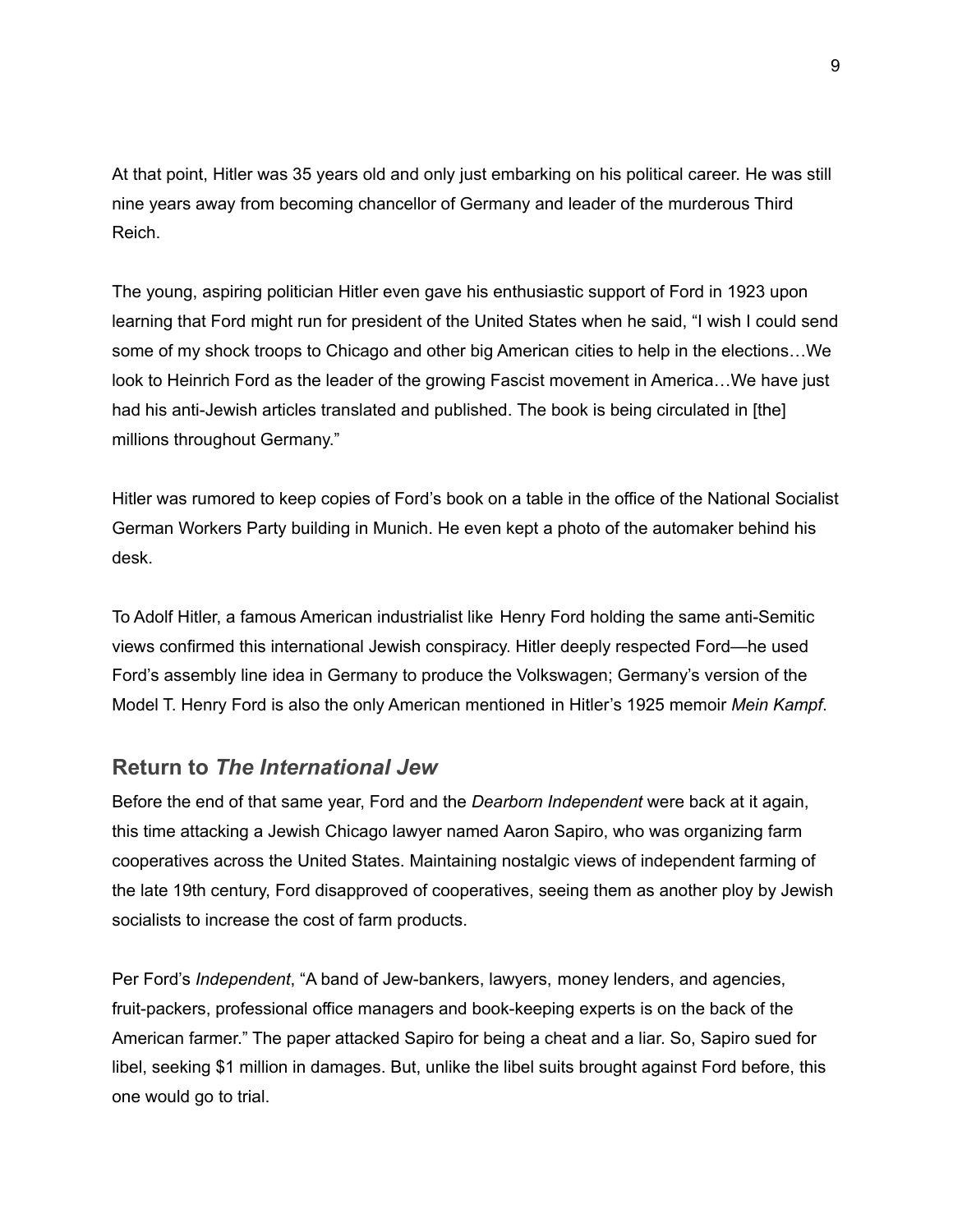Sapiro made a point of suing Ford himself rather than the *Independent,* thereby placing responsibility for the newspaper's anti-Semitic claims squarely on Ford and his personal views. In response, Ford's lawyers had William Cameron, head writer for the *Dearborn Independent* and author/ghostwriter of *The International Jew*, testify that he was solely responsible for the content of the newspaper, claiming Ford did not know of the articles before publication, nor did he ever read the paper. Sapiro's lawyers countered by calling James M. Miller, an employee of the Dearborn Publishing Company, to testify that he and Ford had a conversation during which Ford said he wanted to expose Sapiro as a cheat.

Despite Ford's best efforts to avoid another embarrassing cross-examination like the one back in 1918 during the *Chicago Tribune* libel suit, he was subpoenaed to testify. But, the night before his scheduled appearance, Ford reported he was in a serious (get this) car accident.

He was taken to (get this, again) Henry Ford Hospital and kept out of public view—doctor's orders.

Things get even more suspicious after that. Sapiro's lawyers asked the judge to send an impartial doctor to examine Ford. Ford's lawyers responded with an onslaught of affidavits alleging juror misconduct and juror tampering by Sapiro's team. They claimed a juror named Cora Hoffman had accepted a bribe in the form of a "mysterious package." Hoffman responded by denying these claims to a reporter, which resulted in the judge declaring a mistrial. Ford's lawyers swiftly brokered a settlement with Sapiro, which included the cost of legal fees, the establishment of a scholarship fund for an unnamed underprivileged child, a full printed retraction of *The International Jew* in the *Dearborn Independent,* the issuance of a public apology, and the halting of all distribution of Ford's anti-Semitic book series.

Ford then worked with Louis Marshall, President of the American Jewish Committee, to prepare a public apology that would be published in the *Dearborn Independent* and beyond.

## **Henry Ford's Apology**

The following is the apology published as Henry Ford's own words that bore his signature: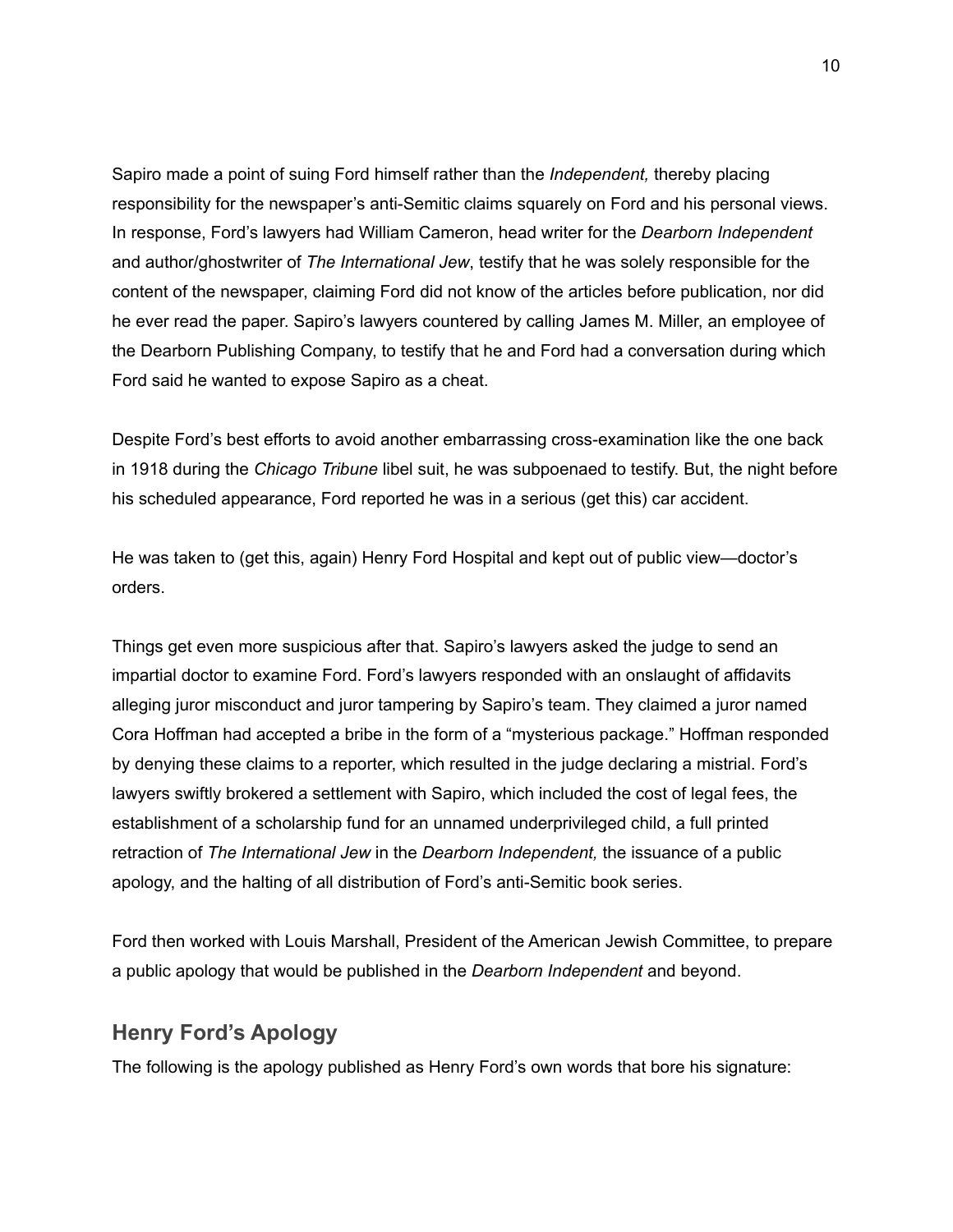*For some time past I have given consideration to the series of articles concerning Jews which since 1920 have appeared in The Dearborn Independent. Some of them have been reprinted in pamphlet form under the title "The International Jew." Although both publications are my property, it goes without saying that in the multitude of my activities it has been impossible for me to devote personal attention to their management or to keep informed as to their contents. It has therefore inevitably followed that the conduct and policies of these publications had to be delegated to men whom I placed in charge of them and upon whom I relied implicitly.*

*To my great regret I have learned that Jews generally, and particularly those of this country, not only resent these publications as promoting anti-Semitism, but regard me as their enemy. Trusted friends with whom I have conferred recently have assured me in all sincerity that in their opinion the character of the charges and insinuations made against the Jews, both individually and collectively, contained in many of the articles which have been circulated periodically in The Dearborn Independent and have been reprinted in the pamphlets mentioned, justifies the righteous indignation entertained by Jews everywhere toward me because of the mental anguish occasioned by the unprovoked reflections made upon them.*

*This has led me to direct my personal attention to this subject, in order to ascertain the exact nature of these articles. As a result of this survey I confess that I am deeply mortified that this journal, which is intended to be constructive and non-destructive, has been the medium for resurrecting exploded fictions, for giving currency to the so-called Protocols of the Wise Men of Zion, which have been demonstrated, as I learn, to be gross forgeries, and for contending that the Jews have been engaged in a conspiracy to control the capital and the industries of the world, besides laying at their door many offenses against decency, public order and good morals.*

*Had I appreciated even the general nature, to say nothing of the details of these utterances, I would have forbidden their circulation without a moment's hesitation, because I am fully aware of the virtues of the Jewish people as a whole, of what they and their ancestors have done for civilization and for mankind and toward the development of commerce and industry, of their sobriety and diligence, their*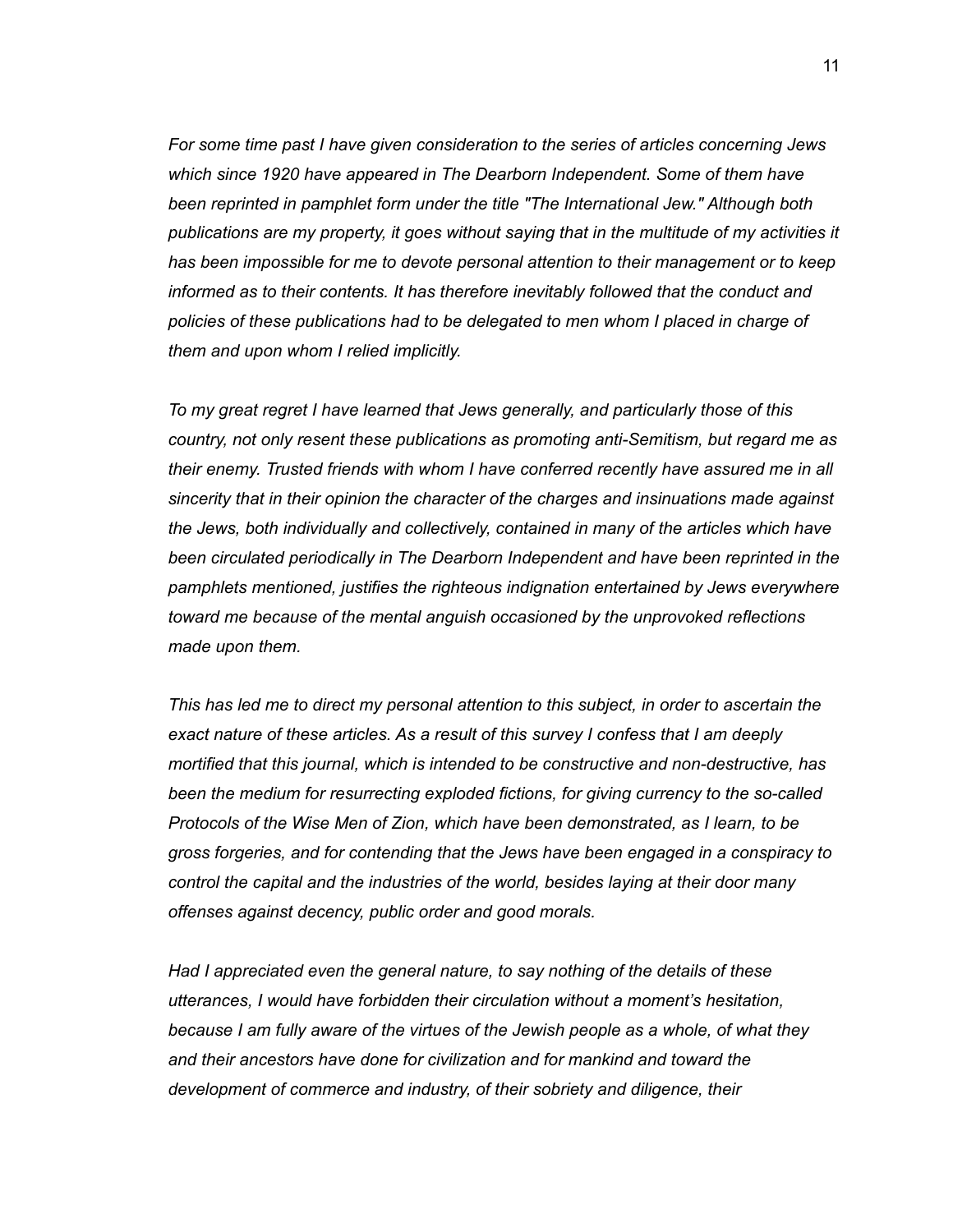*benevolence and their unselfish interest in the public welfare.*

*Of course, there are black sheep in every flock as there are among men of all races, creeds and nationalities who are at times evildoers. It is wrong, however, to judge a people by a few individuals, and I therefore join in condemning unreservedly all wholesale denunciations and attacks.*

*It is needless to add that the pamphlets which have been distributed throughout the country and in foreign lands will be withdrawn from circulation, that in every way possible I will make it known that they have my unqualified disapproval, and that henceforth The Dearborn Independent will be conducted under such auspices that articles reflecting upon the Jews will never again appear in its columns.*

*Henry Ford Dearborn, Michigan June 30, 1927*

In other words, Henry Ford claimed he had no idea what was being published in his newspaper…for *seven* years. If you believe that, I have an Edsel to sell you.

For obvious reasons, people at the time also doubted the sincerity and truthfulness of Ford's apology. As we already know, he was almost illiterate, so he certainly didn't write it himself. People, rightfully so, were also angry with Louis Marshall for letting Ford off the hook so easily, and no one actually believed Ford didn't know what his underlings were doing.

#### **Later Years**

Ford's later actions would all but prove his apology was just an attempt to save face and get out of a messy legal battle.

In 1938, just before the start of WW2, for his 75th birthday, Henry Ford (the great American "pacifist" who did nothing to scream from the rooftops about the atrocities to come) accepted the Grand Cross of the Supreme Order of the German Eagle as a gift from Adolf Hitler himself. In response to outrage over his receipt of this award, Ford later said: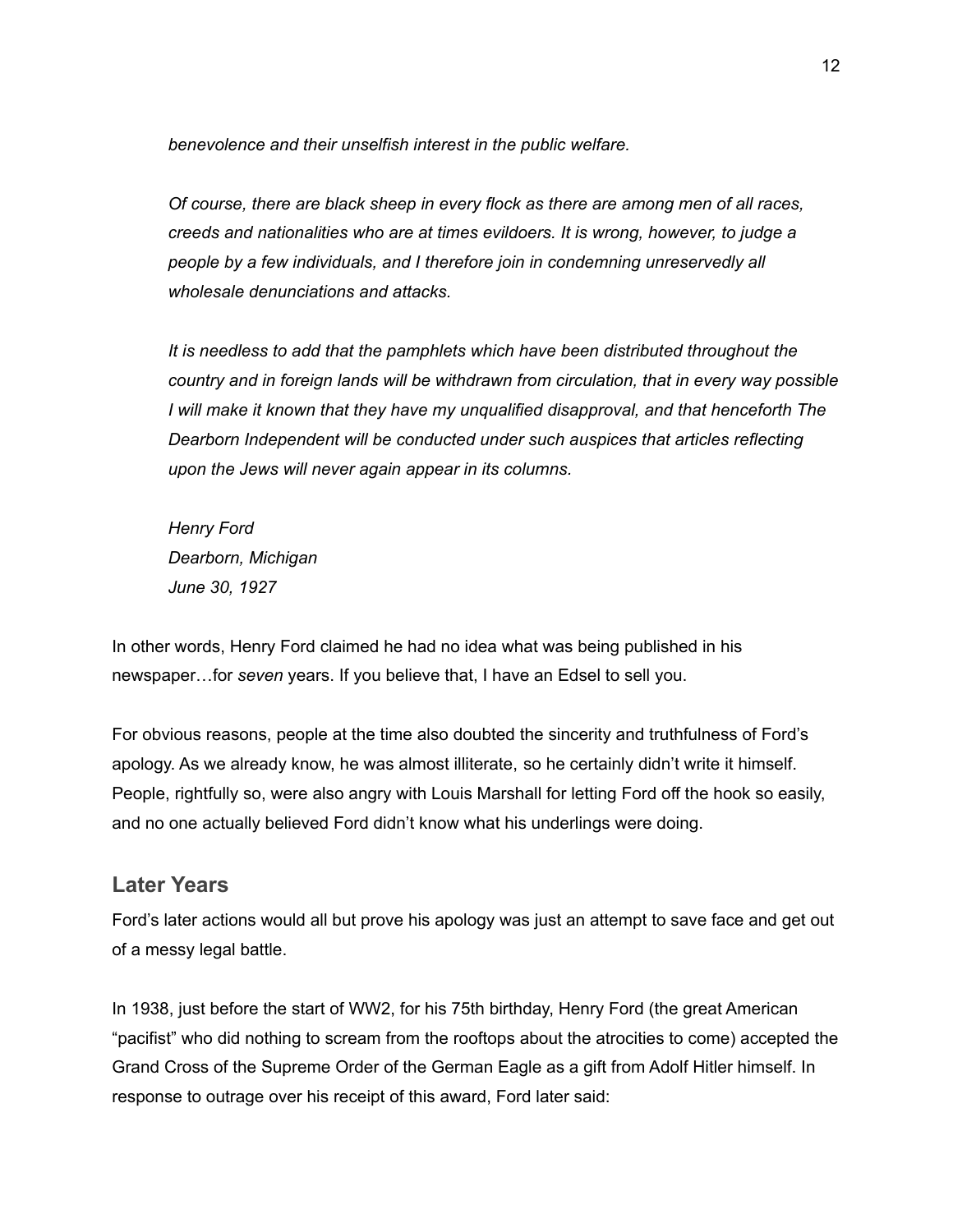"Acceptance of a medal from the German people does not, as some people seem to think, involve any sympathy on my part with Nazism. Those who have known me for many years realize that anything that breeds hate is repulsive to me."

Ford *did* shut down the *Dearborn Independent* for good by the end of 1927, but he did very little to halt the distribution of *The International Jew* in Europe.

It was widely circulated throughout Germany in the 1930s and had a significant impact on young Nazis in the Hitler Youth. Nazi War criminal Baldur von Schirach also testified during the Nuremberg Trials after WW2 that *The International Jew* inspired him to hate and kill Jews.

Historian Leo Rubuffo wrote in his 1980 piece on *The International Jew,* Ford informed the *Manchester Guardian* in 1940 that "international Jewish bankers" had caused WW2. At roughly the same time, Ford told American nativist Gerald L.K. Smith that he had allowed an associate to forge his signature on his public apology, that he hoped someday to reissue *The International Jew*, and Ford urged Smith to do so if he could not live long enough to do it himself.

These are not the actions of an apologetic or remorseful man.

According to historian Carol Gelderman, when Ford saw footage of the liberation of the Majdanek concentration camp in 1945, he was horrified; perhaps then he finally realized his anti-Semitic tropes might have been connected to or helped cause those atrocities. Too little, too late. Henry Ford died two years later.

In the decades after his death, Ford Motor Company tried to repair the damage their founder had caused. Ford's grandson, Henry Ford II, took over the company in the early 1940s and began supporting Jewish charities and businesses after WW2 ended. The Anti-Defamation League of B'nai B'rith awarded Ford Motor Company their American Heritage Award in 1980, signaling to the world the relationship between Ford's company and the Jewish people had improved. In 1997, Ford Motor Company funded a nationally televised commercial-free broadcast of Steven Spielberg's "Schindler's List."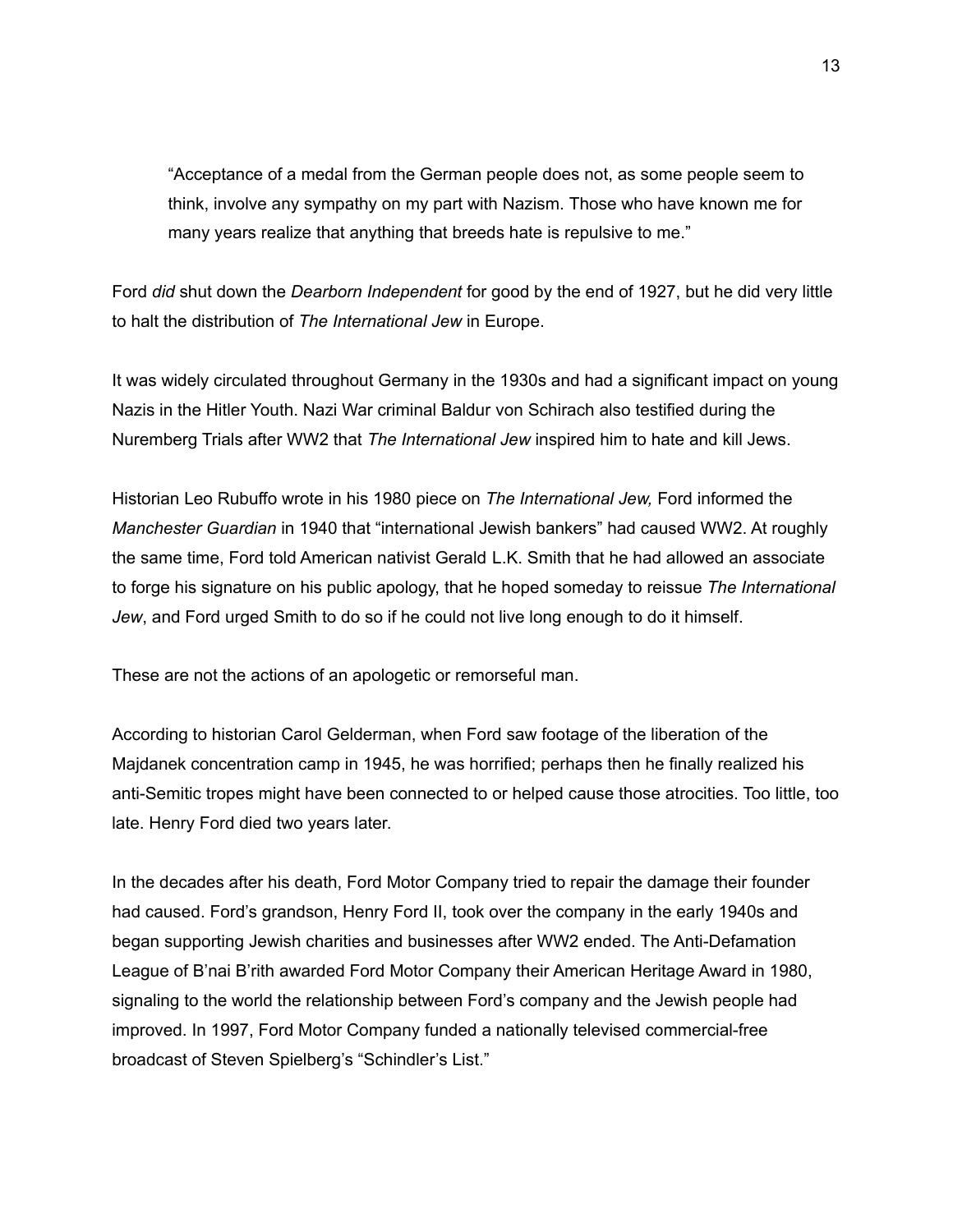And, finally, in 2019, Ford opened a research center in Tel Aviv, Israel to develop self-driving cars, a move that would ensure collaboration between Ford and the Jewish people for many years to come.

Happy ending, right?

Let's go back to 2018, when Dearborn Mayor John B. O'Reilly pulled the Fall issue of the *Dearborn Historian* because of journalist Bill McGraw's exposé cover story on Henry Ford's anti-Semitism. Mayor O'Reilly was quoted as saying the article was "a distraction that lacked a compelling reason directly linked to events in Dearborn today."

But, that's not true. Henry Ford's legacy and his writings in *The International Jew* continue to live on today in white supremacist circles and among neo-Nazis.

McGraw provided two pertinent examples of Ford's influence online in his 2018 article:

"On Stormfront, a toxic white nationalist online forum, a contributor has taken the screen name Dr. Ford and uses a photo of Henry Ford as a profile image."

On the same forum, a participant whose screen name is AllisonRM wrote in 2020:

"I'm currently reading *The International Jew: Essays from the Dearborn Independent* ([by] Ford)…Read these great books!...We, the white race, need to encourage ourselves and our children.'"

Former President Donald Trump even praised Ford for his "good bloodlines" during a visit to a Ford motor plant in Ypsilanti, Michigan in 2020.

Because of Henry Ford's decision not to copyright *The International Jew*, anyone can now reprint and distribute it. Sadly, you can currently buy digital copies on Amazon and several variations are available for purchase in print at Walmart.com. The reviews, as of today, have been wiped clean. But, again, Bill McGraw plucked a choice review from Amazon back in 2018: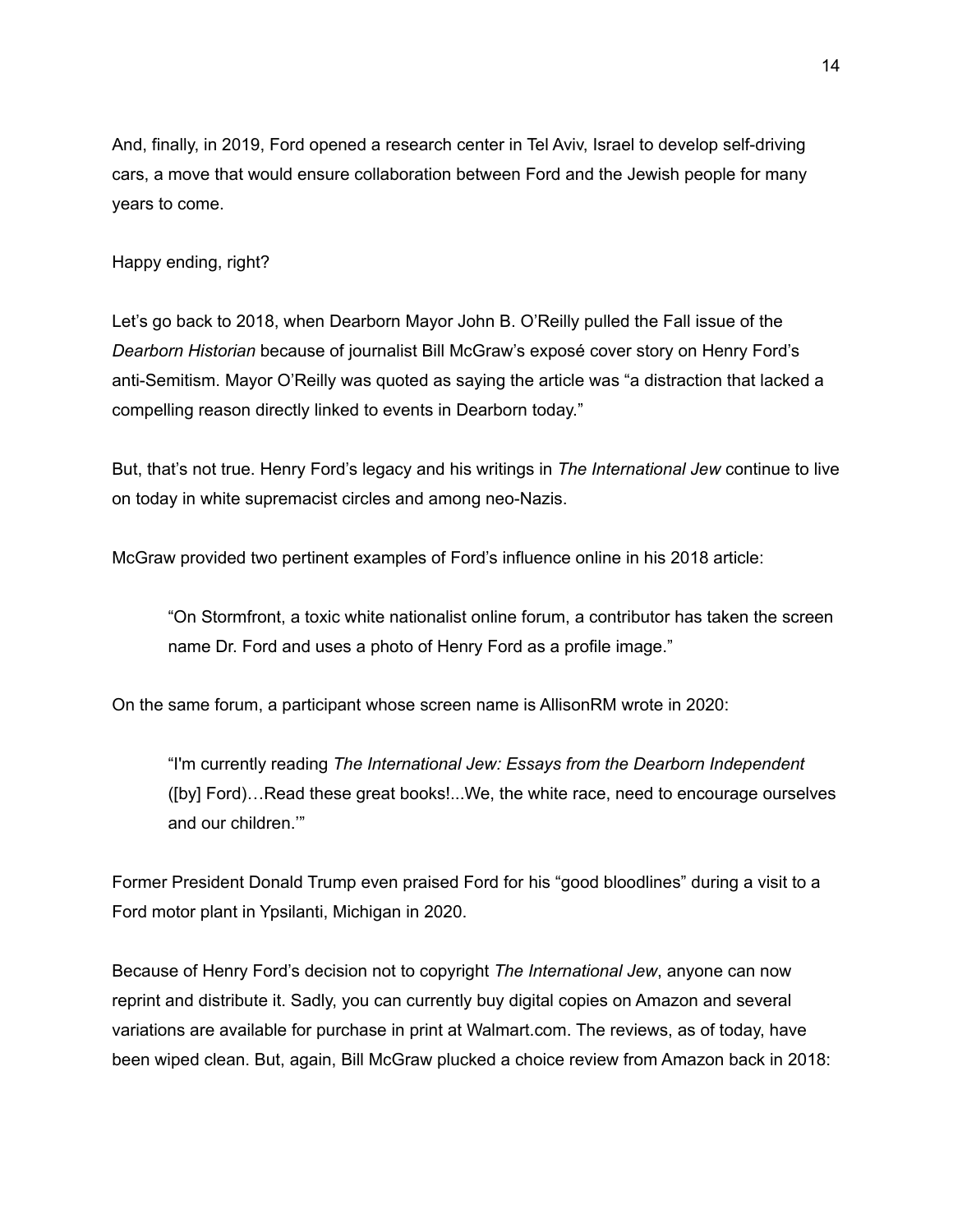"[*The International Jew*] is a wonderful book that should be required reading for all Americans," wrote Tara, in a five-star Amazon review. "Sadly, many people like to label Henry Ford as an anti-Semite, when nothing could be further from the truth."

What is true is that even when people or companies take steps to make amends for past wrongs, lasting damage often remains and festers for generations. While it's imperative to continue to hold those who've harmed society accountable, and to atone for our own past mistakes, it's also critical that we work to prevent racist policies and practices from taking hold in the first place.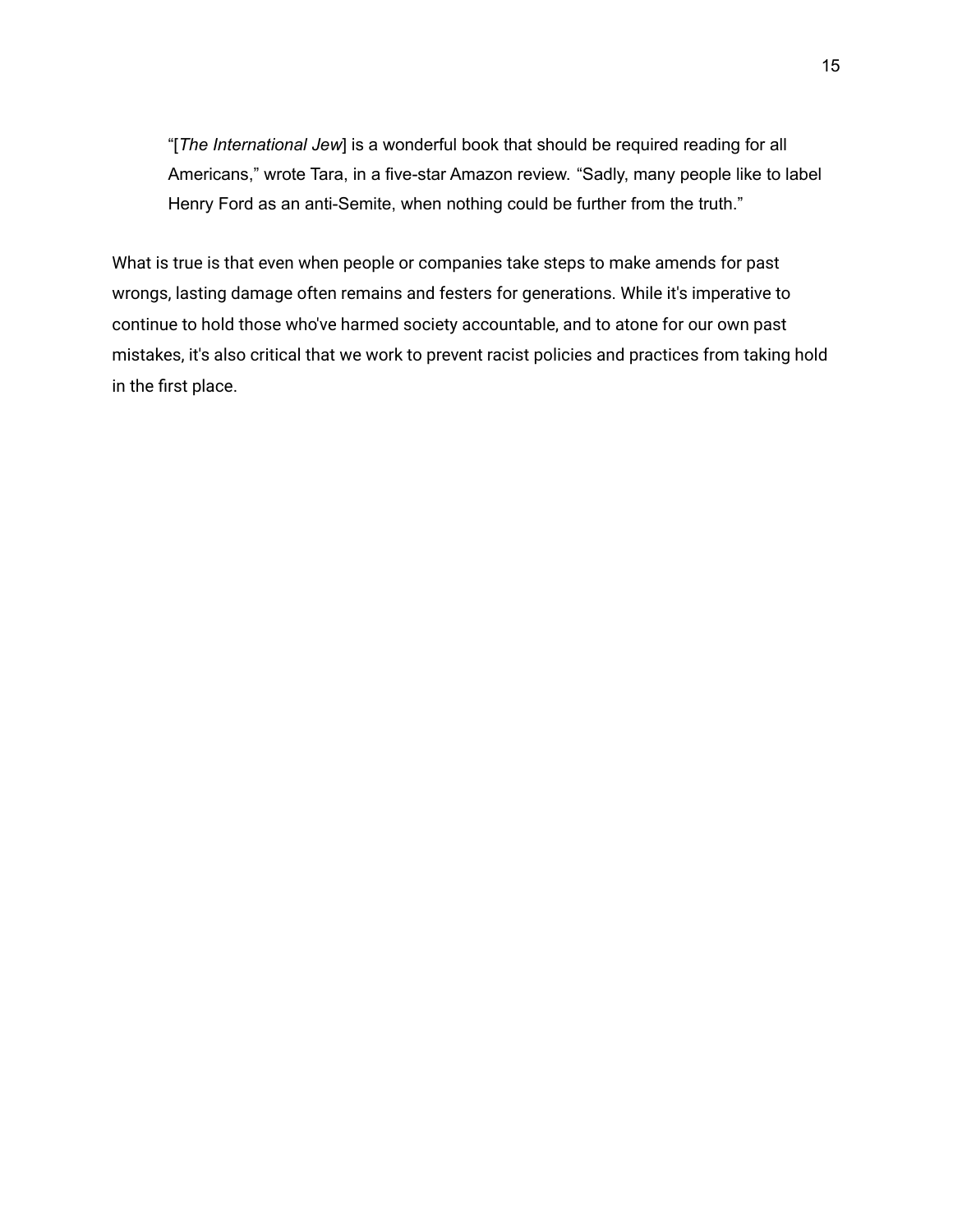## **Source Notes**

➢ <https://www.pbs.org/wgbh/americanexperience/features/henryford-antisemitism/> -

American Experience interview with Hasia Dina

- Notes from the Intro
	- 1918 Henry Ford purchased his hometown newspaper, The Dearborn Independent.

Once firmly established in his new role as a newspaper owner, Ford published a series of articles beginning in mid-1919 that expounded on a Jewish conspiracy infecting America.

He published these anti-Semitic articles in 91 issues, eventually publishing the series in a 4-part book series called *The International Jew*.

○ Notes from the Interview

■ The social climate in the US for Jews by the 1870s: Jews were seen as a social group with substandard moral and cognitive abilities. People believed they were Anti-Christian, Anti-Jesus, and scoundrels in general.

> "The Jews have a certain phenotype: the Jew has a hook nose, the Jew is loud, the Jew talks with his hands."

Antisemitism was everywhere, even in small towns like the one Henry Ford grew up in. Jews were synonymous with big banks- an enemy to the small farmer and average American just trying to get by.

Dina surmises that Ford would have come in contact with anti-Semitic views and comments in everyday life as a young farm boy in rural Michigan.

In his pieces for the *Dearborn Independent*, Ford placed blame for everything from strikes to financial scandals.

"So 'the Jew' in a way became the symbol of a world that was being manipulated and controlled."

■ Ford published the *Protocols of the Elders of Zion* in his newspaper as a piece of "news."

> This was a Russian forgery that claimed a small group of Jews planned out everything that happened in the world, from war to famine to bankruptcy.

Ford distributed his newspapers at his dealerships, placing the pages in his cars so people would drive off the lot with his latest issue of The Dearborn Independent.

■ Ford's name held weight and credibility, so his opinions were viewed as valid and newsworthy. His articles were picked up by other newspapers and spread throughout the country.

● There was talk of Ford running for president in 1920.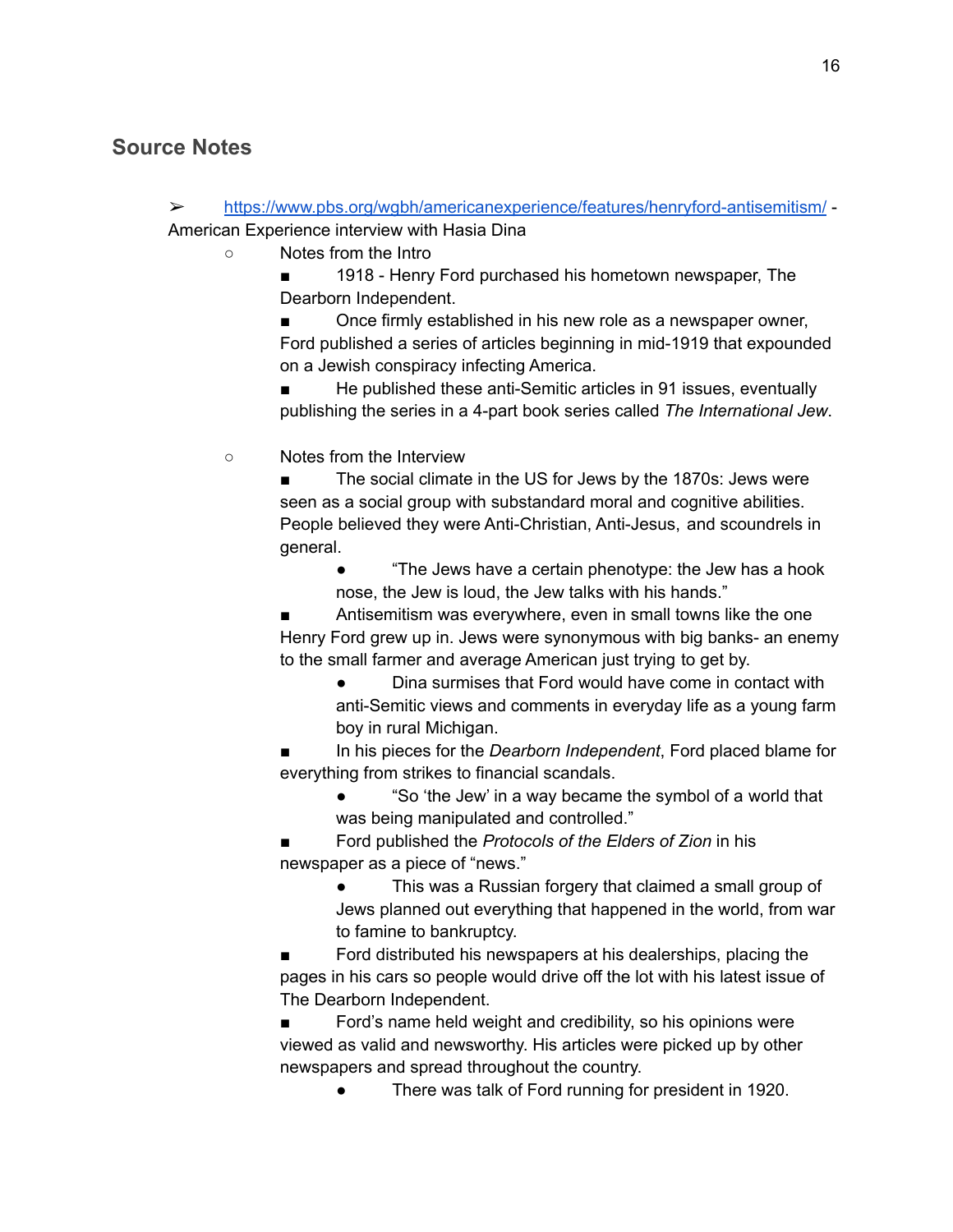- Jewish communities were frightened by Ford's comments because of his reach and influence.
	- Jewish publications were writing about his comments and informing their readership of the danger.
	- The implications of the opinions in The Dearborn Independent are great: Dina describes psychic damage to the Jewish community, who begin to question their standing and acceptance as Americans.
- 1938 The Nazi regime awards the Grand Cross of the German Eagle to Ford.
	- This award signifies Hitler's reverence for Ford in a number of ways:
		- His invention of the assembly line, which Germany used to manufacture the Volkswagen.
		- His anti-Semitic views, which endear Hitler to believe that America could be infiltrated by Nazism
- It's not possible to quantify how much damage Ford did to the Jewish community in America, but his influence is undeniable, and he validated anti-Semitic rhetoric on a national scale.

➢

[https://www.jstor.org/stable/29760538?read-now=1&refreqid=excelsior%3Ab8e5ce50aa3](https://www.jstor.org/stable/29760538?read-now=1&refreqid=excelsior%253Ab8e5ce50aa37535deb2b2c3c41d651d1&seq=1#page_scan_tab_contents) [7535deb2b2c3c41d651d1&seq=1#page\\_scan\\_tab\\_contents](https://www.jstor.org/stable/29760538?read-now=1&refreqid=excelsior%253Ab8e5ce50aa37535deb2b2c3c41d651d1&seq=1#page_scan_tab_contents) - "Pride and Prejudice: The Dark Side of Henry Ford," by Robert Aitken and Marilyn Aitken (*Litigation,* Fall 2005)

○ Henry Ford was anti-war. He sent a "Peace Ship" to Europe to try to end WW1 in 1915. When President Wilson called up the National Guard to control border tensions with Mexico in 1916, the *Chicago Tribune* interviewed a "Ford aide" about what the anti-war mogul thought. The aide reported that if the employees "reported for duty they would lose their jobs and not receive Ford's help." The reporter published the story called Flivver Patriotism with the headline "Ford is an Anarchist."

Ford sued, but their case was overly broad and cited the whole article as libelous, which it was not. He technically won, but the judge only ordered the Tribute to pay 6 cents. Ford was exposed as an "Ignorant idealist," which deeply wounded his pride.

■ Attorneys for the *Tribune* cross-examined Henry Ford and attempted to prove he was an ignorant idealist by giving him a history quiz on the stand, which he failed miserably. The lawyers also exposed Ford's seeming illiteracy when Ford refused to read something when asked for the court, saying first he forgot his glasses, then that he had had hay fever as a child and would only bungle the text.

○ After this public humiliation, Henry Ford bought a newspaper of his own in 1919: the *Dearborn Independent*.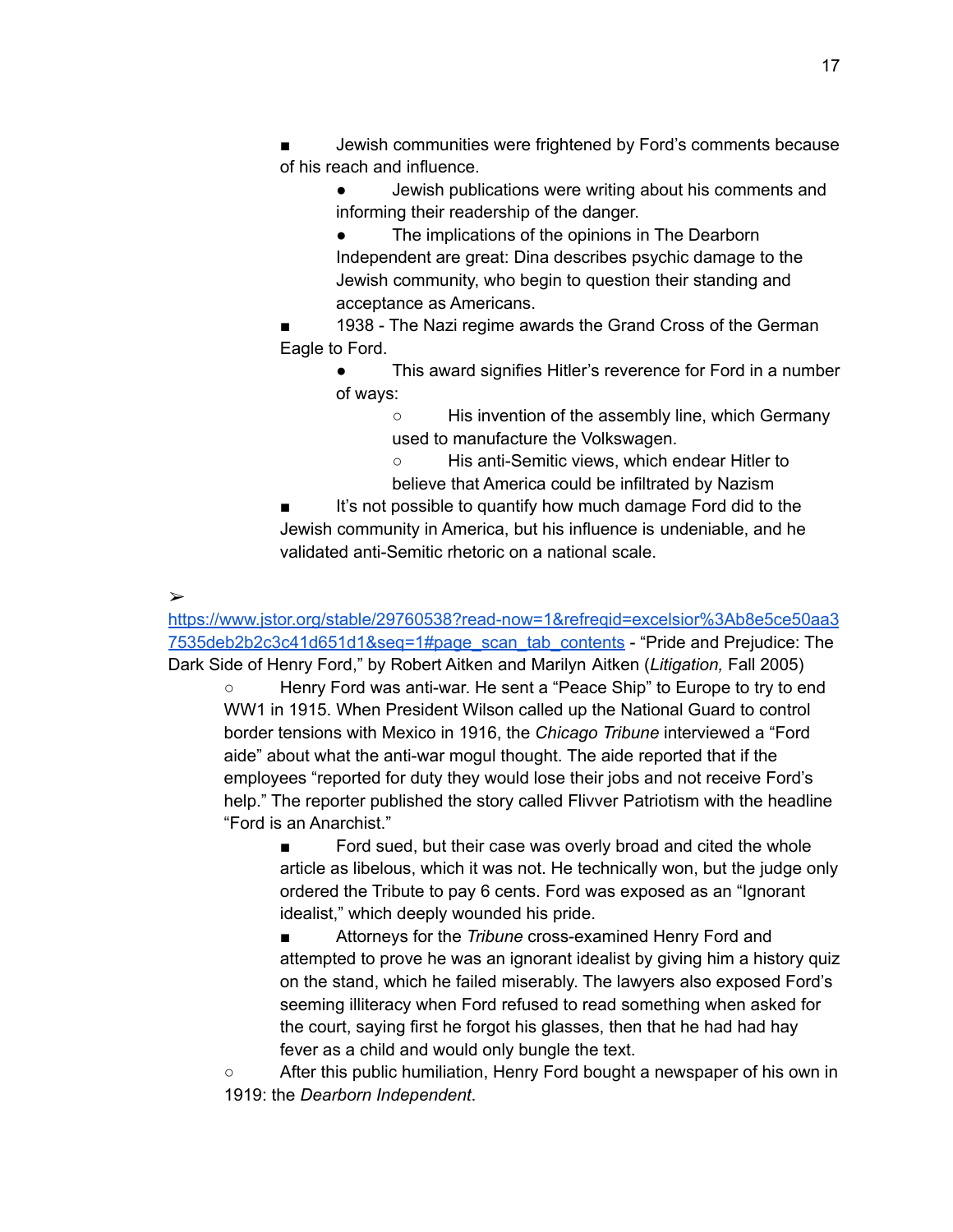■ After a year of lackluster reviews of the paper's content and poor circulation, "in a conference, staff member Joseph O'Neill suggested that the newspaper "find an evil to attack, go after it and stay after it… name names and tell actual facts," concluding, "Let's have some sensationalism."

■ "Ford found it easy to believe that "an international Jewish banking power" had started WW1 and kept it going. He felt "good" Jews would be happy about the exposé of the "International" types." Ford's source? He stated a journalist named Herman Bernstein filled him in after riding aboard Ford's "Peace Ship," but Bernstein denied this and sued Ford for defamation at a later time.

● Side note: Ford made a bid for the US senate in 1918 and lost.

■ "The *Independent's* Circulation leaped from 70,000 in 1920 to 900,000 in 1926." People were hungry for this sort of anti-Semitic rhetoric. He printed 91 articles in this vein.

■ The Ku Klux Klan (KKK) used reprints. Ford assigned subscription quotas to his dealerships, so dealers would send papers to their mailing lists and put papers inside the new Model T.

The Dearborn Publishing Company printed the collection of articles in a four-volume compendium titled *The International Jew*. The volume names: "The World's Foremost Problem" (1920), "Jewish Activities in the United States" (1921), "Jewish Influence on American Life" (1921), and "Aspects of Jewish Power in the United States" (1922).

■ The anti-Semitic articles in the *Independent* stopped inexplicably in 1922.

■ Quote: "In 1924, an enthusiastic young German politician named Adolf Hitler was jubilant, telling a *Chicago Tribune* reporter: "I wish I could send some of my shock troops to Chicago and other big American cities to help in the elections… We look to Heinrich Ford as the leader of the growing Fascist movement in America… We have just had his anti-Jewish articles translated and published. The book is being circulated in millions throughout Germany." This was apparently cited from Baldwin, supra; Brinkley, supra; F.R. Bryan, *Beyond the Model T: The Other Ventures of Henry Ford* (1997)

1924 - The *Independent* was back at it again, this time attacking a Chicago lawyer named Aaron Sapiro who was organizing farm cooperatives all over the United States. Ford disapproved, seeing this as only a ploy to increase the cost of farm products. The Independent attacked Sapiro for being a cheat and a liar. Sapiro sued. Per the Independent, "A band of Jew-bankers, lawyers, money lenders, and agencies, fruit-packers, professional office managers and book-keeping experts is on the back of the American farmer."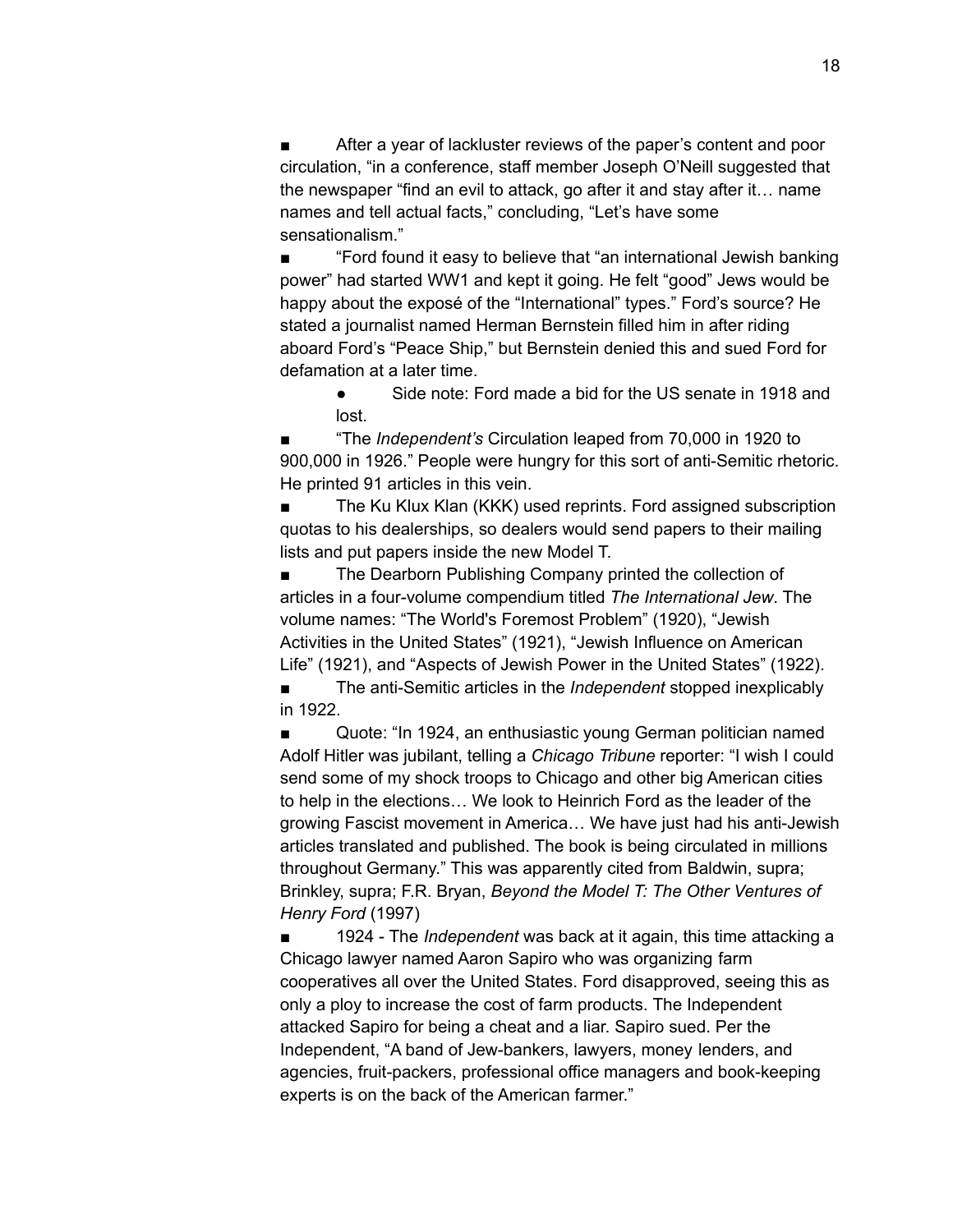■ Sapiro sued for libel. Ford's editor W. J. Cameron testified on his behalf and said that he (Cameron) was solely responsible for the content of the newspaper, that Ford had no prior knowledge of the articles in question, nor read the paper as far as he knew.

Dearborn Publishing Co. employee James M. Miller testified that Ford himself had said to him that he wanted to expose Sapiro.

Ford was subpoenaed but had a mysterious car accident the night before he was scheduled to testify. He kept himself locked safely away at Henry Ford Hospital and avoided having to testify.

What happened next looks mighty suspicious. Sapiro's lawyer asked the judge to send an impartial doctor to examine Ford, and Ford's legal team responded with an onslaught of affidavits leveling juror misconduct and jury tampering at Sapiro. They alleged that one juror named Cora Hoffman had accepted a "suspicious package" (implied bribe). The judge declared a mistrial, and Ford negotiated a settlement with Sapiro. This included \$140,000, the establishment of a scholarship fund, and an official retraction and apology from Ford to be issued publicly. In July 1927, Ford's retraction and apology was published in the Independent and by newspaper mogul Arthur Brisbane.

○ Ford received the Grand Cross of the German Eagle from Hitler on July 30, 1938.

○ During WW2, Ford opened a factory at Willow Run and employed 60,000 workers to "produce B-24's, plane engines, jeeps, trucks, tank engines, and tank destroyers."

○ According to historical Carol Gelderman, when Ford saw footage of the liberation of the Majdanek concentration camp in 1945, he was horrified; he realized his articles might have been connected to or caused those atrocities. He died 2 years later.

○ Edsel Ford, Henry's only son, disagreed with his father. "He vehemently opposed the articles and gave generously to Jewish causes." Edsel's son Henry II took great care to right the wrongs of and eventually succeeded in repairing the Ford Motor Company's relationship with the Jewish community. "The Anti-Defamation League of B'nai B'rith gave Ford its American Heritage Award in 1980."

➢

[https://www.jstor.org/stable/23601090?read-now=1&refreqid=excelsior%3Aa6834dbbcf3f](https://www.jstor.org/stable/23601090?read-now=1&refreqid=excelsior%253Aa6834dbbcf3f18218dc9a28af129e00a&seq=1#page_scan_tab_contents) [18218dc9a28af129e00a&seq=1#page\\_scan\\_tab\\_contents](https://www.jstor.org/stable/23601090?read-now=1&refreqid=excelsior%253Aa6834dbbcf3f18218dc9a28af129e00a&seq=1#page_scan_tab_contents) "Statement by Henry Ford" (*The American Jewish Year Book,* September 27, 1927-September 14, 1928)

○ This source contains the full apology/public statement issued by Henry Ford as a part of his settlement deal with Aaron Sapiro.

"An Explanatory Statement by Mr. Louis Marshall, President of the American Jewish Committee, and His Reply to Mr. Ford."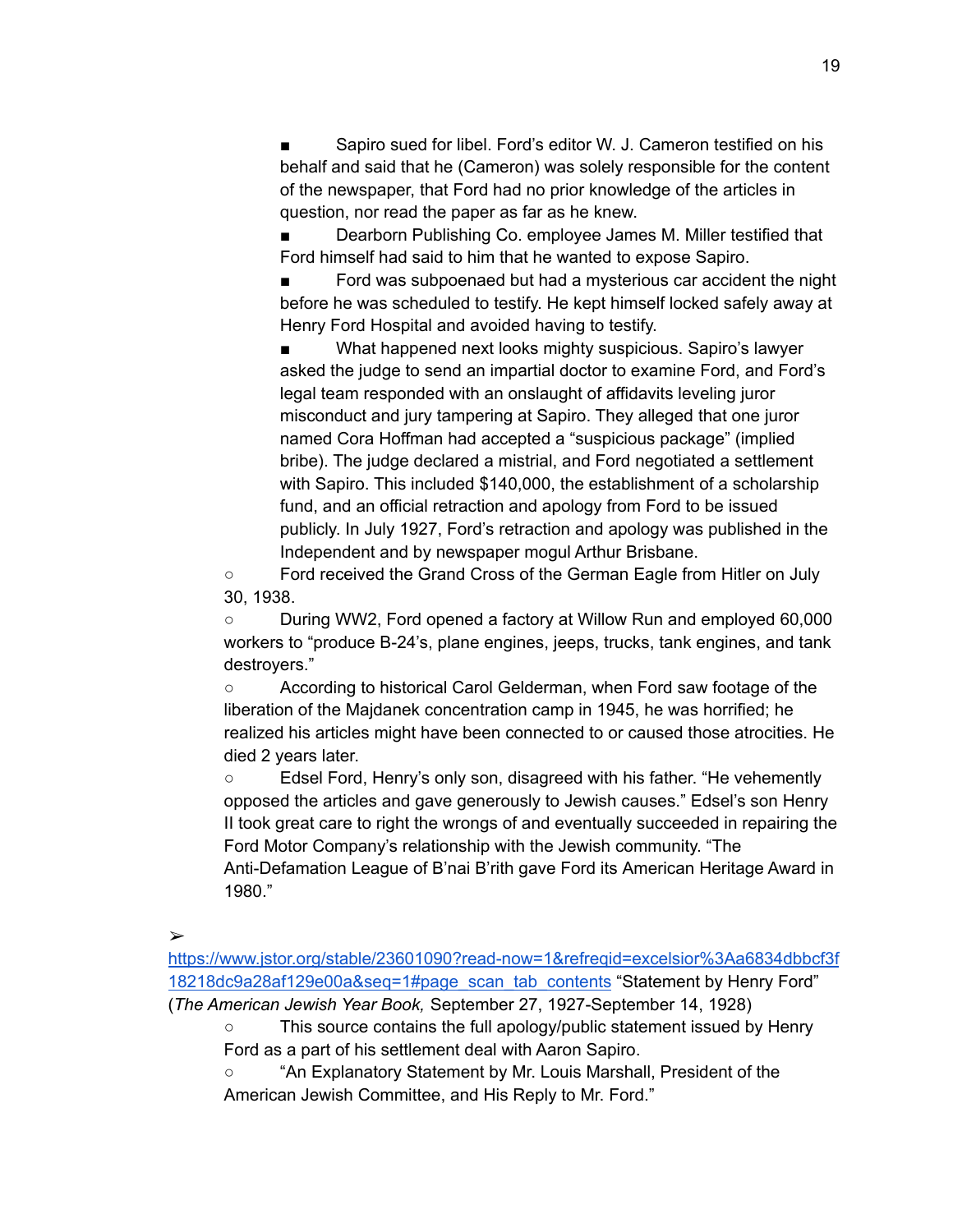Jewish lawyer/mediator/community leader Louis Marshall wrote about (and published) his receiving a sworn apology from Henry Ford for the statements published in the *Dearborn Independent* and the books *The International Jew*.

> ● Ford claimed he didn't pay enough attention to his dealings at the Dearborn Independent, and that it was underlings who took it upon themselves to publish these hateful words…

> He went on to say he had amended the policies of the paper, and that no more articles of that nature would be published. He also attested that any and all copies of The International Jew would be pulled from circulation.

Marshall published his reply: he expressed the Jewish community's dismay at having once thought Ford a kindly man only to see such heinous attacks appear on the pages of his newspaper. Marshall accepted Ford's apology and offered forgiveness.

➢

[https://www.cnbc.com/2019/02/04/mayors-bid-to-censor-article-on-henry-fords-anti-semit](https://www.cnbc.com/2019/02/04/mayors-bid-to-censor-article-on-henry-fords-anti-semitism-goes-viral.html) [ism-goes-viral.html](https://www.cnbc.com/2019/02/04/mayors-bid-to-censor-article-on-henry-fords-anti-semitism-goes-viral.html) - "Mayor's attempt to censor local article about Henry Ford's anti-Semitism draws national attention," by Paul A. Eisenstein

After the publication of a story on Henry Ford's anti-Semitism, Dearborn Major John B. O'Reilly ordered all copies of the Autumn 2018 issue of the *Dearborn Historian* confiscated and fired the editor and writer of the piece, Bill **McGraw** 

■ O'Reilly stated he didn't think the piece was productive or that it was what their city needed.

Ford Motor Company's response to the controversy: "Ford Motor Company has a long and rich history as a company that supports equality and fairness to all people, and condemns any form of discrimination. Ford Motor Company's position on any form of discrimination is well documented and the company remains committed to the advancement of understanding and goodwill among all races, religions, and cultures."

➢

[https://www.bridgemi.com/michigan-government/henry-ford-and-jews-story-dearborn-did](https://www.bridgemi.com/michigan-government/henry-ford-and-jews-story-dearborn-didnt-want-told) [nt-want-told](https://www.bridgemi.com/michigan-government/henry-ford-and-jews-story-dearborn-didnt-want-told) - Henry Ford and the Jews, The Story Dearborn Didn't Want Told, by Bill **McGraw** 

○ Quote from the article: "Two examples of Ford's influence online today: On Stormfront, a white nationalist online forum, a contributor has taken the screen name Dr. Ford and uses a photo of Henry Ford as a profile image. On the same forum, a participant whose screen name is AllisonRM wrote last year: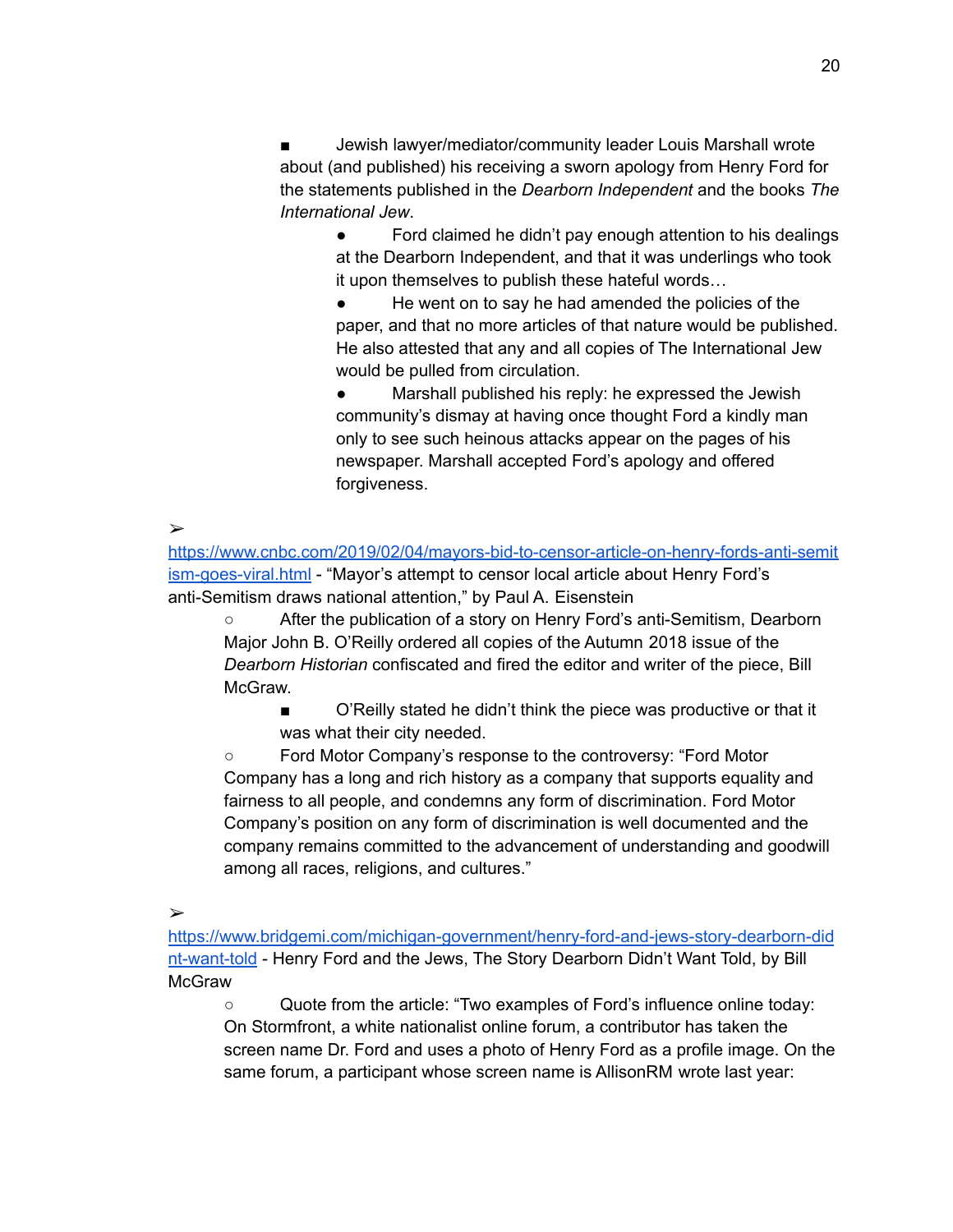'I'm currently reading *The International Jew: Essays from the Dearborn Independent* (Ford)… Read these great books!... We, the white race, need to encourage ourselves and our children.'"

○ Recruiters for extremist groups use Henry Ford as a hook to impress and inspire new recruits.

Ford bought *Dearborn Independent* for the equivalent of \$18,000 in today's money in 1919.

Ford hired his longtime personal aide Ernest Liebold as *Dearborn Independent's* General Manager.

Liebold was a steadfast anti-Semite who actually hired investigators to snoop around Jewish community buildings and gatherings to pilfer information for the Independent's anti-Jewish campaigns. They were known as Ford's "agents."

○ Ford spent millions distributing the *Dearborn Independent*, but sales/circulation were unimpressive the first year. Needing a hook, Ford and Liebold decided to pit the paper against what they saw as a great evil: The Jew.

The paper's motto: "Chronicler of the Neglected Truth." ○ May 22, 1920- Ford released his first anti-Jew article in the *Dearborn Independent*: "The International Jew: The World's Problem"

"There is apparently in the world today a central financial force which is playing a vast and closely organized game with the world for its table and universal control for its stakes," the article said.

"There is no other racial or national type which puts forth this kind of person," the Independent said in June 1920. "It is not merely that there are a few Jews among international financial controllers  $-$  it is that these world controllers are exclusively Jews."

■ The paper published *The Protocols of the Elders of Zion* as a piece of "news."

○ This new angle and subsequent 91 issues did wonders for the paper's popularity. At its most popular, the Dearborn Independent achieved a circulation of over 900,000.

○ The subsequent book series The International Jew. The books were translated into 12 languages and distributed on 3 continents, selling 200,000 copies in its first few years.

○ Ford's editor Edwin Pipp quit over this new angle. He was a liberal Catholic man who thought this anti-Semitic position was evil

■ Pip started his own paper, *Pipp's Weekly*, that was often critical of Ford.

○ Despite its popularity, there was a major backlash against the paper:

■ Quote from the article: "As the Independent launched its anti-Semitic campaign and sent the paper, unsolicited, to libraries and schools across the nation, protests broke out. Some cities attempted to ban the paper, but such moves raised First Amendment issues. Jews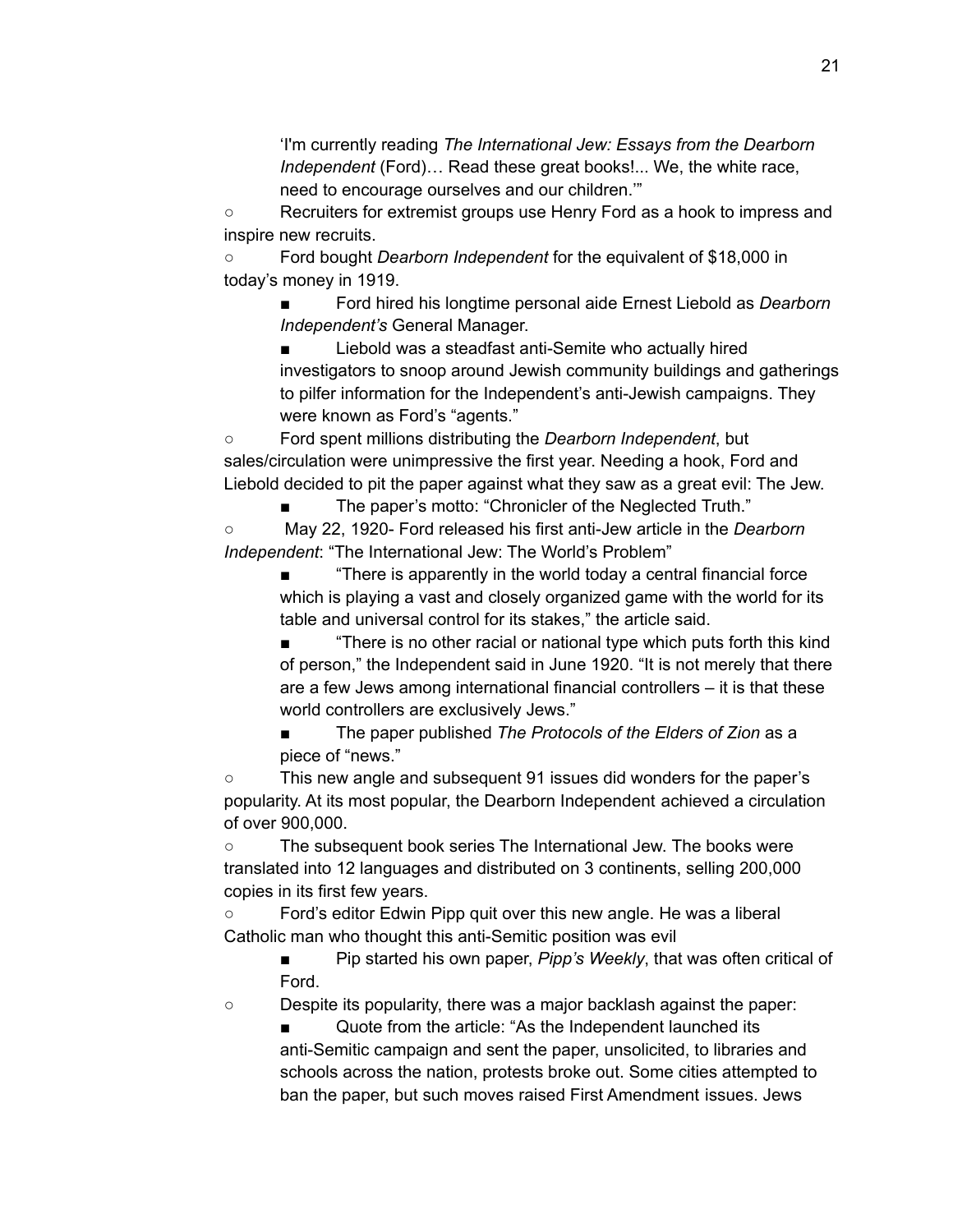organized Ford Motor boycotts. Former President William Howard Taft, a future U.S. Supreme Court chief justice, slammed Ford in a speech. Later, he joined outgoing President Woodrow Wilson and dozens of other VIPs in signing a petition that denounced the *Independent*."

Louis Marshall sent Ford a notice that the Independent's position "constituted libel upon an entire people." The paper responded by comparing Jews with Bolsheviks.

One of Ford's friends was actually a Rabbi: Leo Franklin. A former neighbor of Ford's, the Rabbi received a new Model T every year, a gift from the automaker. He stopped accepting the gift in 1920 after Ford's paper adopted its anti-Semitic stance.

○ The series of hateful articles stopped in December 1922 but then resumed in 1924 with an attack on a man named Aaron Sapiro who was a Jewish activist from California. Sapiro sued Ford for libel, leveling a \$1 million lawsuit against Ford.

The suit went to trial in 1927, but Ford settled with Sapiro out of court and issued a public apology stating he didn't know about the articles in advance…doubtful.

Publicly, Ford fired Liebold and his editor but kept them on his payroll for many years.

The *Dearborn Independent* folded in December 1927.

○ By the early 1930s copies of *The International Jew* were circulating in Nazi Germany. It became a favorite of Adolf Hitler and a major influence on the Hitler Youth

■ Quote from the article: "Books wound up on a table in the office of Hitler's National Socialist German Workers Party in Munich."

"Hitler's ravings and public speeches against Jews frequently were based on Ford's anti-Semitic literature." Per David Lewis, a Ford expert.

■ Baldur von Schirach testified at the Nuremberg trials that The International Jew inspired him to become an anti-Semite.

Henry Ford is the only American in Hitler's *Mein Kampf*. "After asserting Jews were increasingly exerting control over American labor, Hitler wrote, "one great man, Ford, to their exasperation, still holds out independently."

Ford confirmed to Hitler that there was a financial world takeover being executed by Jews to the detriment of the rest of the human race.

For his 75th birthday, Henry Ford accepted the Grand Cross of the Supreme Order of the German Eagle gifted to him by Hitler. This was given to him at his Dearborn offices by the German vice-consul. Ford said of his decision to accept the award:

> "Acceptance of a medal from the German people does not, as some people seem to think, involve any sympathy on my part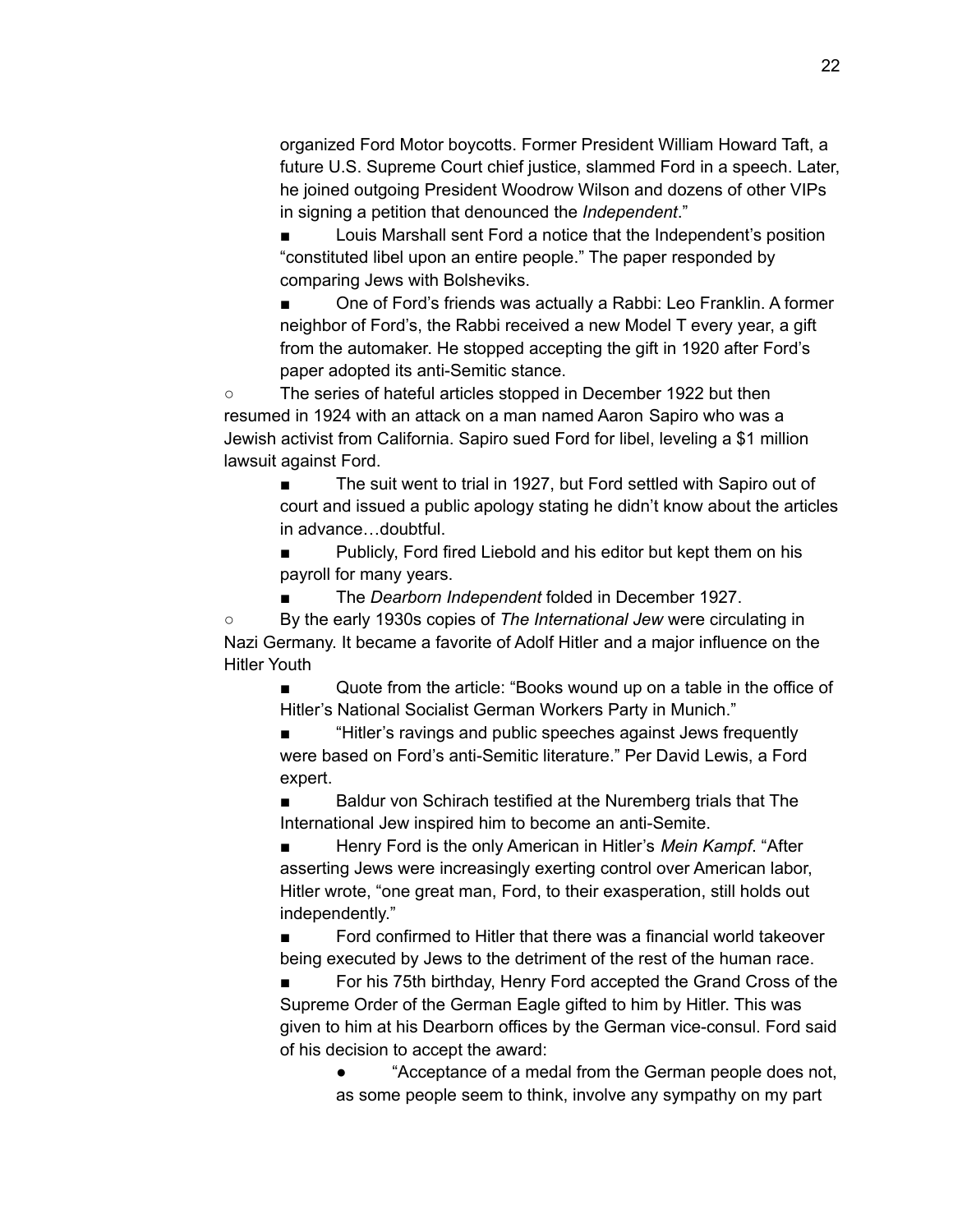with Nazism," Ford said. "Those who have known me for many years realize that anything that breeds hate is repulsive to me."

The Ford Motor Company took steps to repent for the actions of its founder. Ford's son took over the company and began supporting Jewish charities and businesses. Later, when Israel was established, Ford was one of the few companies who didn't subscribe to the embargo, and in turn, supported the formation. In 1997, Ford funded a commercial-free nationally televised showing of Steven Spielberg's "Schindler's List."

➢ <https://www.chicagotribune.com/news/ct-xpm-1997-06-08-9706300080-story.html> "The Libel Case with A 6-Cent Verdict,"

○ Details Ford's libel suit against *Chicago Tribune*.

➢ <https://papershake.blogspot.com/2011/07/henry-ford-libel-lawsuit-against.html> - Transcripts of the newspaper reports on the trial. These include the reasoning behind the 6-cent verdict; the judge said, "money damages were not sought by Mr. Ford." It looks like Ford brought the case against the Tribune to clear his name. He sued for 1 million dollars to attract press attention. ➢

[https://www.jstor.org/stable/23881872?read-now=1&seq=1#page\\_scan\\_tab\\_contents](https://www.jstor.org/stable/23881872?read-now=1&seq=1#page_scan_tab_contents) – "Henry Ford and 'The International Jew,'" by Leo P. Ribuffo (*American Jewish History,* June 1980*)*

- Study of anti-Semitism through a focus on *The International Jew*.
	- "More than any other literary source, these articles spread the notion that Jews menaced the United States."

○ Ford established the "Five-Dollar Day," an exceptionally high salary for the day. This made him a favorite among workers. He developed a reputation as an "Industrialist Statesman,"

○ Oscar II - Ford's Peace Ship he sent to Europe with neutral delegates to engage in peace talks to end WW1.

○ 1918 - "Drafted by President Wilson, [Ford] accepted the Democratic nomination for senator from Michigan."

■ None of the above ventures succeeded- Inflation eroded the five-dollar day leading to resentment from employees whose finances became increasingly strained. Ford abandoned the Oscar II venture shortly after the ship landed in Norway. He lost the senate race.

○ In response to Ford's openly anti-Mexican intervention stance, the *Chicago Tribune* named him "an ignorant idealist" in print. After a rough couple of years, Ford's pride couldn't take it and he sued.

○ Ernest G Liebold - Ford's personal secretary since 1911. He held power of attorney for Ford after 1918.

○ *The Dearborn International* didn't print a single anti-Semitic article in its first 16 months with Ford at the helm.

○ In June 1920, they started.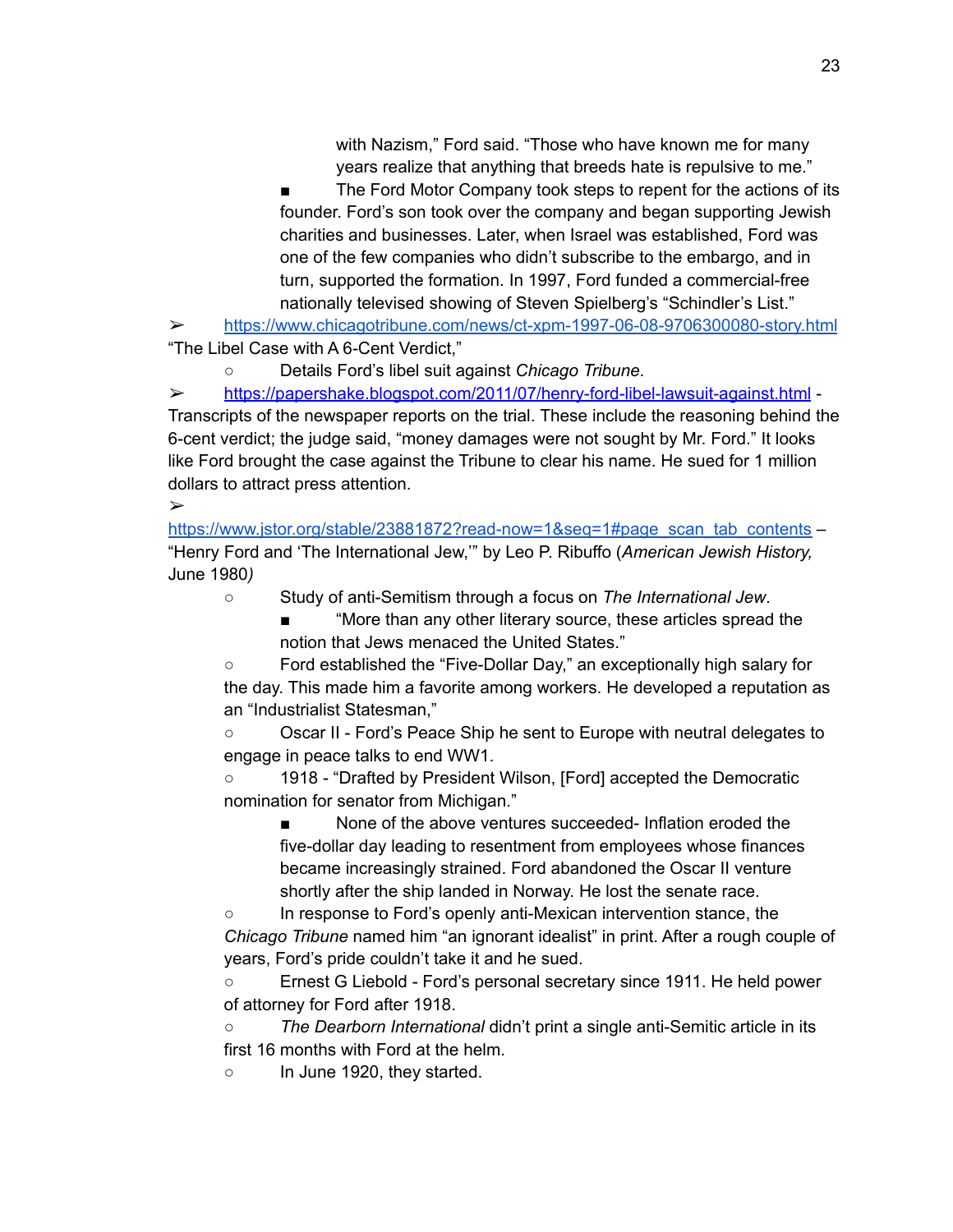○ Russian emigres brought *The Protocols of the Elders of Zion* to Dearborn (either that, or Ford's "agents" bought it off a Russian judge in France for 7000 francs)

○ July 24, 1920- *The Protocols of the Elders of Zion* became a core undercurrent for all of the Independent's anti-Semitic articles- the international conspiracy was a constant theme from then on.

○ *The Protocols* blamed Jews for everything from spawning the French Revolution, to working with the treacherous Benedict Arnold during the American Revolution, to the 1913 Federal Reserve Act that boosted the "Banking Aristocracy," to fixing the 1919 World Series. Per the Protocols, Jews controlled everything - everything was their fault. They were the puppet masters of the universe.

○ Quote "The Federal Council of Churches condemned the articles in December 1920. A month later, without specifically mentioning Ford, 119 prominent Christians, including William Howard Taft, Woodrow Wilson, and William Cardinal O'Connell, signed "The Perils of Racial Prejudice," a statement asking gentiles to halt the "vicious propaganda" against Jews. Officials in several cities considered censoring the *Independent* or removed it from public libraries."

○ January 1921, Morris Gest sued Ford for \$5 million in damages "because the *Independent* accused him of producing lewd plays.

○ The Dearborn Independent maintained that "the good Jew" had nothing to fear.

○ Ford ordered his editor, Cameron, to discontinue publication of *The International Jew* in January 1922. There could be several reasons for this: 1. Ford realized that it was hurting his automobile sales. 2. It could be the reason he lost his bid for the presidential nomination. 3. Big names in the film and newspaper industry were gearing up for a counterattack against him. 4. President Harding sent someone to Dearborn in 1921 to convince Ford to shut it down. No one knows for sure why Ford discontinued the *Independent*

○ 1923 - Herman Bernstein, journalist aboard the Oscar II, filed a complaint against Ford for saying he had confirmed the "international Jewish conspiracy."

1924 - The Independent goes after Aaron Sapiro, creator of the National Council of Farmers Cooperative Marketing Association- they represented 700,000 farmers nationwide.

○ Quote p465: "In January 1925, therefore, Sapiro sent a thirty-one-page letter to Ford and his associates, demanding a retraction of "Jewish Exploitation." When the *Independent* refused to comply, he sued Ford and the Dearborn Publishing Company for \$1 million in order to vindicate 'myself and my race.'"

○ After a mistrial, Ford offered to apologize, issue a retraction, and halt distribution of *The International Jew*. However, his actions later show a less than repentant Ford:

■ Quote p469 "Ford informed the *Manchester Guardian* in 1940 that "international Jewish bankers" caused WW2. At roughly the same time,